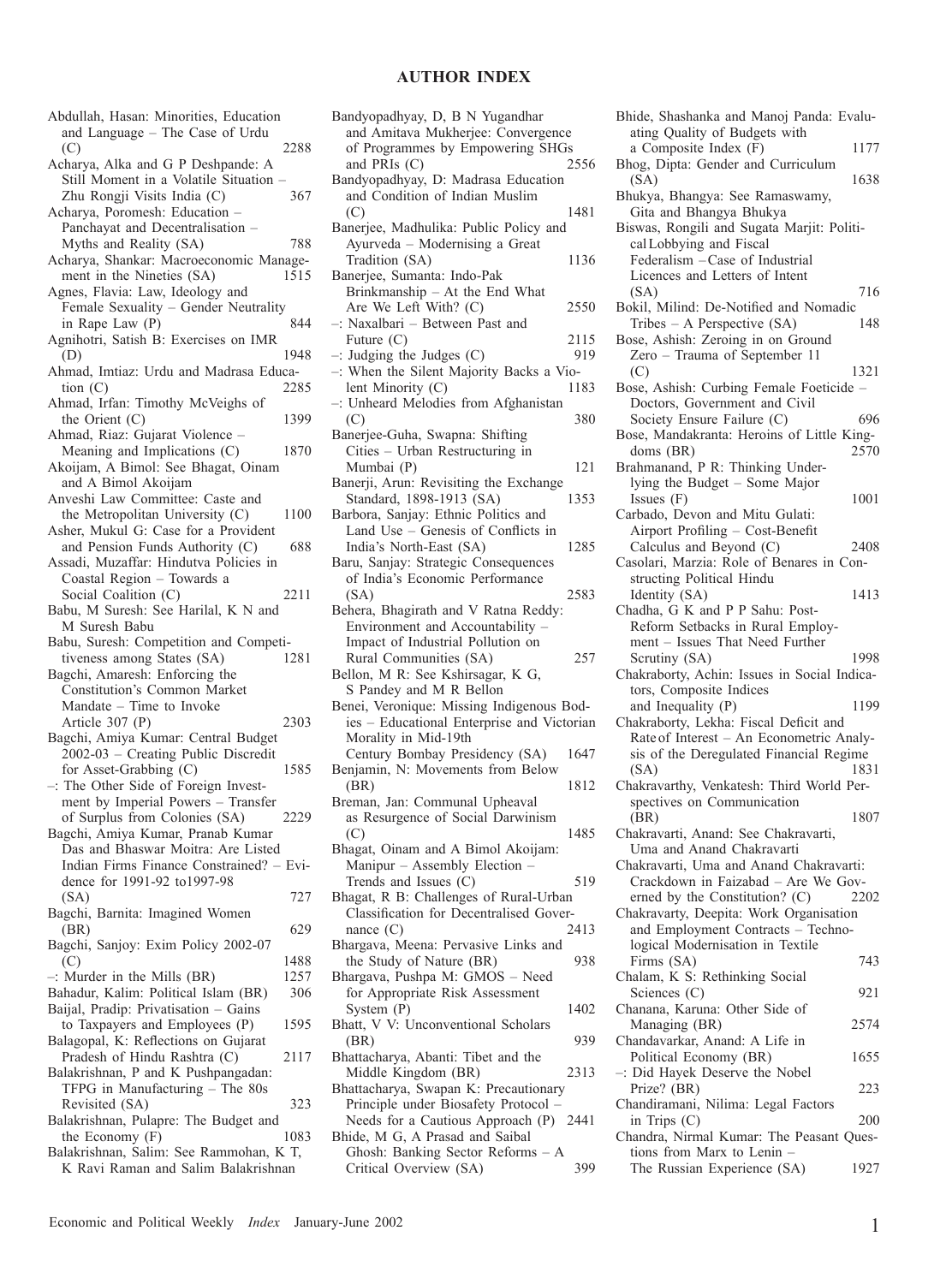- Chathukulam, Jos: See John, M S and Jos Chathukulam Chattopadhyay, Paresh: Marx on Capital's Globalisation – The Dialectic of Negativity (SA) 1839 Chaturvedi, Sachin: Agricultural Biotechnology and New Trends in IPR Regime – Challenges before Developing Countries (SA) 1212 Chaudhari, Saumitra: Some Issues of Growth and Profitability in Indian Public Sector Banks (SA) 2155 Chaudhuri, Sudip: Economic Reforms and Industrial Structure in India (SA) 155 Chaulia, Sreeram: Western Alarmism and Indo-Pak Tensions (C) 2551 –: Science for Humanity or for Profit? (BR) 1658 –: Social Clause in WTO – Cases For and Against  $(C)$  613 Chavan, Pallavi and R Ramakumar: Micro-Credit and Rural Poverty – An Analysis of Empirical Evidence (SA) 955 Chavan, Praveen: See Rege, Sharmila and Praveen Chavan Cherian, P J: William Logan's Malabar Manual (D) 2356 Chimni, B S: WTO and Environment – Legitimisation of Unilateral Trade Sanctions (SA) 133 Chitnis, B V: Enron Imbroglio – A Power Engineer's Perspective (SA) 1553 Choudhury, Mita: Potential Selectivity Bias in Data – Evalution of a Firm-Level Database on Indian Industry (SA) 758 Chowdary, T H: VSNL Investment in Tata Teleservices (C) 2201 –: Sense and Nonsense on Village Public Telephones (C) 1315 Chowdhary, Rekha: Lone's Liberal Legacy  $(C)$  2398 Clairmont, Frederic F: Global Steel – Towards a Meltdown (C) 1500 –: Porto Alegre – Another World Is Possible  $(C)$  929 –: Hugo Chavez – The Fall and Rise  $(C)$ (C) 1797 –: Argentina – Implosion of Neoliberalism (C) 1196<br>Debacle of Neo-Liberalism (P) 384  $-$ : Debacle of Neo-Liberalism  $(P)$ Cullet, Philippe: Amended Patents Act and Access to Medicines after Doha (C) 2278 D'Silva, Emmanuel and B Nagnath: Behroonguda – A Rare Success Story in Joint Forest Management  $(SA)$  551 D'Souza, Errol: A Primer on Required Tax Policy (F) 1175 –: Financial Markets, Human Resource Policies and Flexibility (SA) 750 –: How Well Have Public Sector Banks Done? – A Note  $(SA)$  867 D'Souza, J B: Politics, Religion and OurAiling Public Institutions (C) 1779
	- D'Souza, Rohan: Colonialism, Capitalism and Nature – Debating the Origins of Mahanadi Delta's Hydraulic Crisis (1803-1928) (SA) 1261 Daptardar, Vaidehi: See Sawant, S D, Vaidehi Daptardar and Sandhya Mhatre Das, Abhiman: Risk and Productivity Change of Public Sector Banks (SA) 437 Das, Pranab Kumar: See Bagchi, Amiya Kumar, Pranab Kumar Das and Bhaswar Moitra Dasgupta, A K: Restructuring the Statistical System (D) 1448 Dash, P L: Tribute to a Russian Trader Afanasy Nikitin (C) 2134 Datar, M K: Union Budget and Flow of Funds  $(F)$  1085 –: Revitalising Growth – Idiom and Message  $(C)$  373 Davar, Bhargavi V: Draft National Health Policy, 2001-III. Mental Health – Serious Misconceptions  $(C)$  20 De Silva, K M: Elections and After – Opportunity to Restore Stability (C) 838 Deodhar, Satish Y: Educational Services – Issues for India in WTO Negotiations (C) 1791 Desai, Bhupat M: Terms of Trade, Trade and Technical Change – Strategies for Agricultural Growth (SA) 801 Deshingkar, Priya: Political Economy of the Animal Feed and Food Contamination Debate in India (SA) 1437 Deshpande, Anirudh: Interpretative Possibilities of Historical Fiction – Study of Kiran Nagarkar's Cuckold (SA) 1824 Deshpande, G P: Philosophical Discourse in Modern Marathi (P) 1987 –: See Acharya, Alka and G P Deshpande Deshpande, J V: Nuclear Terrorism and All That (D) 1370 Deshpande, R S: Suicide by Farmers in Karnataka – Agrarian Distress and Possible Alleviatory Steps (SA) 2601 Deshpande, S H: Driving a Coach-and-Four over the Village Cart and Gaav-Gada (SA) 2239 DeSouza, Peter Ronald: Intellectuals and Their Domain (D) 890 DN: Breaking the Deadlock – Land Reform Revisited (C) 2545 –: Violence and the Palestinian Struggle – A Voice of Wisdom  $(C)$  618 Dogra, Bharat: Land Reforms, Productivity and Farm Size (C) 532 Dreze, Jean: On Research and Action  $(C)$  817 Dube, Mukul: The Vedic Taliban (C) 1885 Dube, Saurabh: Historical Identity and Cultural Difference – A Critical Note (SA) 77 Dubhashi, P R: People's Movement against Global Capitalism (P) 537 Duggal, Ravi: Draft National Health
		- Policy, 2001-II Resource Generation without Planned Allocation (C) 16

Engineer, Asghar Ali: BJP's Defeat in Assembly Elections – Basic Issues Back to the Force (C) 912 –: Communal Riots – Review of 2001  $($ C $)$  100 Farooqi, N R: Revisiting the Identity Prob-<br>lem (BR) 1992  $lem (BR)$ Farouqui, Ather: Urdu Language and Education – Need for Political Will and Strategy (C) 2406 –: Urdu Education in India (C) 106 Frost, Marica J: A Gem of Economic and Social History (BR) 2137 Fuller, C J: Of Religious Traditions (BR) 1900 Ganachari, Aravind: White Man's Embarrassment – European Vagrancy in 19th Century Bombay (SA) 2477 Ganesh Prasad, G S: Water Markets – Public Resource and Private Appropriation (C) 28 Ganesh, S and Mrudul Mody: Ahmedabadi Youth – What Causes Moral Amnesia? (C) 1969 Ganesh, S: Indian Textile Industry (C) 1095 Gangoli, Geetanjali: One of a Kind (BR) 549 Garikipati, Supriya: Resettlement Sites of Narmada Valley Project – Some Re-<br>vealing Insights (SA) 2257 vealing Insights (SA) Gavaskar, Mahesh: Caste Identity in Changing India (D) 2267<br>avathri. V: Labour of Children (BR) 43 Gayathri, V: Labour of Children (BR) George, Alex: Quality of Reproductive Care in Private Hospitals in Andhra Pradesh – Women's Perception (SA) 1686 George, Asha: See Sen, Gita, Aditi Iyer and Asha George George, K Tharian: See Joseph, Toms and K Tharian George Ghatak, Maitreesh and Maitreya Ghatak: Recent Reforms in the Panchayat System in West Bengal – Toward Greater Participatory Governance?  $(SA)$  45 Ghatak, Maitreya: See Ghatak, Maitreesh and Maitreya Ghatak Ghate, Prabhu: Kashmir – The Dirty War (SA) 313 Ghodke, Manju: See Pethe, Abhay and Manju Ghodke Ghose, Malini: Literacy, Power, and Feminism (SA) 1615 Ghosh, Buddhadeb: Panchayats and Elementary Education (D) 1850 Ghosh, D N: The Unauthorised Code of Corporate Government (F) 2112 Ghosh, Nilabja: See Rajaraman, Indira and Nilabja Ghosh Ghosh, Prabir: See Shariff, Abusaleh, Prabir Ghosh and SKMondal Ghosh, Saibal: See Bhide, M G, A Prasad and Saibal Ghosh –: See Nachane, D M and Saibal Ghosh Ghosh, Soumya Kanti: RBI Intervention in the Forex Market – Results from a Tobit and Logit Model using Daily

Data (SA) 2333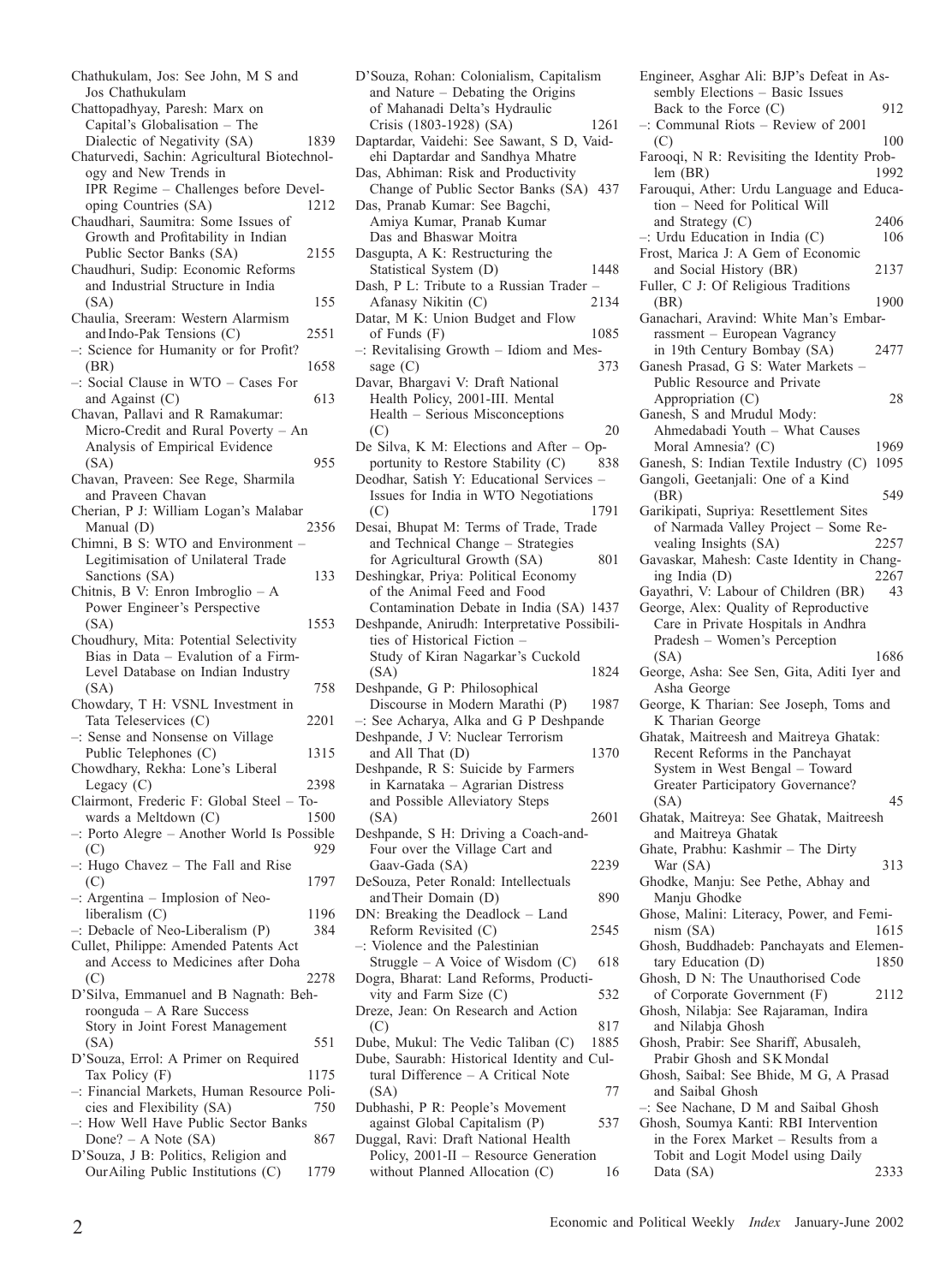| Ghosh, Swati: Lives of Seclusion                                               |              |
|--------------------------------------------------------------------------------|--------------|
| (BR)                                                                           | 848          |
| Gidadhubli, R G: Russia's Military Indus-                                      |              |
| trial Complex - Struggle for                                                   |              |
| Revival (C)                                                                    | 2215         |
| Girish Kumar: Long March to Multi-                                             |              |
| party Democracy (C)                                                            | 209          |
| Godbole, Madhav: Electricity Regulatory<br>Commissions - The Jury Is Still Out |              |
| (C)                                                                            | 2195         |
| $-$ : Electricity Bill, 2001 - Need for                                        |              |
| a Fresh Look (C)                                                               | 1874         |
| $-$ : Reform Fatigue $(F)$                                                     | 905          |
| -: Withering Away of Canons of                                                 |              |
| Financial Propriety (C)                                                        | 95           |
| -: Power Sector Reforms - If Wishes                                            |              |
| Were Horses (P)                                                                | 621          |
| Gomes, Janina: Competitiveness through                                         |              |
| Privatisation (C)                                                              | 1789         |
| Gordon, Leonard A: Mahatma Gandhi's                                            |              |
| Dialogues with Americans (SA)                                                  | 337          |
| GPD: What Is a Name After All? (F)<br>$-$ : The Speaker's Election (F)         | 2113<br>1869 |
| $-$ : A Vietnam Diary (F)                                                      | 1301         |
| -: Thus Spoke (Everyone on) General                                            |              |
| Musharraf $(F)$                                                                | 276          |
| $-$ : Of Rallies and Reluctant Allies (F)                                      | 1570         |
| -: Of Marathi and Welsh (F)                                                    | 607          |
| -: This Business with Israel (F)                                               | 190          |
| Guha, Jaba: See Sengupta, Piyali and                                           |              |
| Jaba Guha                                                                      |              |
| Guha, Ramachandra: Environmentalist                                            |              |
| of the Poor $(C)$                                                              | 204          |
| Guilmoto, Christophe Z: Irrigation and                                         |              |
| the Great Indian Rural Database - Vi-<br>gnettes from South India (SA)         |              |
| Guilmoto, Christophe Z and S Irudaya Ra-                                       | 1223         |
| jan: District Level Estimates of Fertility                                     |              |
| from India's 2001 Census                                                       |              |
| (SA)                                                                           | 665          |
| Gulati, H S: Sinha's Dividend (C)                                              | 1396         |
| Gulati, Mitu: Restructuring Argentina's Debt                                   |              |
| - How Is It Going to Happen?                                                   |              |
| (C)                                                                            | 30           |
| -: See Carbado, Devon and Mitu Gulati                                          |              |
| Gupta, Charu: Retelling History (BR) 1660                                      |              |
| -: Anxieties of Hindu Right in Everyday<br>Realm (C)                           |              |
|                                                                                |              |
|                                                                                | 198          |
| Gupta, Indrani and Arup Mitra: Rural Mi-                                       |              |
| grants and Labour Segmentation - Micro-                                        |              |
| Level Evidence from Delhi                                                      | 163          |
| Slums (SA)                                                                     |              |
| Gupta, Rajni: Telecommunications Liberali-<br>sation - Critical Role of Legal  |              |
| and Regulatory Regime (SA)                                                     | 1668         |
| Guru, Gopal: A Subsidised Notion of De-                                        |              |
| mocracy (BR)                                                                   | 39           |
| Hansda, Sanjay K and Partha Ray:                                               |              |
| BSE and Nasdaq - Globalisation, Infor-                                         |              |
| mation Technology and Stock                                                    |              |
| Prices (SA)                                                                    | 459          |
| Hardiman, David: Passing Blame on Godhra                                       |              |
| Muslims (C)                                                                    | 1785         |
| Harilal, K N and M Suresh Babu:                                                |              |
| World Bank-CII Study on<br>Competitiveness - Delimiting the                    |              |
| Scope of Reform Agenda (C)                                                     | 2410         |
| Harris, Nigel: Role of Revisionism in His-<br>tory (BR)                        | 2139         |

| $-$ : The British and the Euro (C)<br>619                                       |
|---------------------------------------------------------------------------------|
| Harshe, Rajen: Marxism, Capitalism, Glo-                                        |
| balisation (BR)<br>1407                                                         |
| Hatekar, Neeraj: Dismal Science in En-<br>chanted Light (BR)<br>851             |
| Hazra, Amitava: See Nath, Pradosh and                                           |
| Amitava Hazra                                                                   |
| Hensman, Rohini: Undermining                                                    |
| Patriarchy, Empowering Women                                                    |
| 1330<br>(BR)                                                                    |
| -: Peace in South Asia - Pipe-Dream                                             |
| or Real Possibility? (P)<br>1800                                                |
| Heredia, Rudolf C: Dishonoured by                                               |
| History, Branded by Law (BR)<br>391<br>Hirway, Indira: Employment and Unemploy- |
| ment Situation in 1990s -                                                       |
| How Good Are NSS Data? (SA)<br>2027                                             |
| Indira, A: Data Systems at Local                                                |
| Levels - Experience in an IT State                                              |
| (C)<br>1188                                                                     |
| Indira, A, Meenakshi Rajeev and                                                 |
| Vinod Vyasulu: Estimation of                                                    |
| District Income and Poverty in<br>Indian States (SA)<br>2171                    |
| Iyer, Aditi: See Sen, Gita, Aditi Iyer                                          |
| and Asha George                                                                 |
| Iyer, Ramaswamy R: Was the Indus                                                |
| Waters Treaty in Trouble? (C)<br>2401                                           |
| -: Water - Thinking to Good Purpose                                             |
| 389<br>(BR)                                                                     |
| Jacobsen, Kurt: American Left - Seduced                                         |
| and Abandoned? (C)<br>211<br>Jayaprakash, N D: Winnable Nuclear                 |
| War? - Rhetoric and Reality (C)<br>196                                          |
|                                                                                 |
|                                                                                 |
| Jayraj, D and S Subramanian: Child<br>Labour in Tamil Nadu in the 1980s -       |
| A Preliminary Account of Its Nature,                                            |
| 941<br>Extent and Distribution (SA)                                             |
| Jha, Raghbendra: Downward Rigidity                                              |
| of Indian Interest Rates (SA)<br>469                                            |
| Jha, Shikha: Strengthening Local Govern-                                        |
| ments - Rural Fiscal                                                            |
| Decentralisation in India (SA)<br>2611<br>627                                   |
| $-$ : Food Security (BR)<br>Jhabvala, Renana and Shalini Sinha: Liber-          |
| alisation and the Woman                                                         |
| 2037<br>Worker (SA)                                                             |
| Jhaveri, N J: Is the Budget Becoming Fiscal                                     |
| Non-Event? (F)<br>1180                                                          |
| Jodhka, Surinder S: Revisiting Agrarian Is-                                     |
| sues (BR)<br>711                                                                |
| -: Caste and Untouchability in Rural Punjab<br>(SA)<br>1813                     |
| -: Meanings of Dalit Identity (BR)<br>1255                                      |
| John, M S and Jos Chathukulam:                                                  |
| Building Social Capital through State                                           |
| Initiative - Participatory Planning in                                          |
| Kerala (SA)<br>1939                                                             |
| Joseph, K P: Strike by Government Em-                                           |
| ployees - Much Ado about<br>690                                                 |
| Nothing? (C)<br>Joseph, Mathew and Rupa Rege-Nitsure:                           |
| WTO and Indian Banking Sector -                                                 |
| The Road Ahead (SA)<br>2315                                                     |
| Joseph, Sarah: Romanticised Models                                              |
| and Reality (BR)<br>1899                                                        |
| -: Society vs State? Civil Society,<br>Political Society and Non-Party          |

Joseph, Toms and K Tharian George: Duty Exemption and Remission Schemes: Case for Review (C) 909 Joshi, Deepali Pant: The Need to be Heard (BR) 2311 Joshi, P K et al: Contributions of Agricultural Research (C) Kalpana, H: Gender, Culture and Space in the Simla Mall (C) 2403 Kameswari, V L V: Gendered Commu-nication and Access to Social Space – Issues<br>in Forest Management (SA) 797 in Forest Management (SA) Kannan, K P and Mario Rutten: Labour and Capitalist Transformation in Asia – Report on a Conference (C) 1981 Karnik, Ajit: Overcoming Political Obstacles to Economic Reforms via Redistribution (SA) 2059 –: Fiscal Policy and Growth (C) 829 –: Fiscal Responsibility and Budget Management Bill – Offering Credible Commitments (SA) 251 Kathuria, Vinish: Vehicular Pollution Control in Delhi – Need for Integrated Approach (SA) 1147 Kavoori, Purnendu S: The Varna Trophic System – An Ecological Theory of Caste Formation (SA) 1156 Kelegama, Saman: Indian Ocean Regionalism – Is There a Future? (C) 2422 Kerr, John: See Kolavalli, Shashi L and John Kerr Khatkhate, Deena: Standards of Teaching and Research in Economics (D) 2487 Khera, P D: Ethnography of an Earthquake  $(C)$  1021 Kohli, Renu: Financial Sector and the Budget 2002-03 (F) 1092 –: Real Exchange Rate Stationarity in Managed Floats – Evidence from India (SA) 475 Kolavalli, Shashi L and John Kerr: Mainstreaming Participatory Watershed Development (SA) 225 Koshy, Ninan: New US Nuclear Doctrine (C) 1319 Kothari, Ashish: Environment, Food Security and Natural Resources – Lacunae in Tenth Plan Approach Paper (C) 289 Krishan, Gopal: Recasting Chandigarh Municipal Corporation (C) 2553 Krishna, Pravin: Case for Free Trade (BR) 2447 Krishna, Sridhar: Economic Profile of Uttaranchal (SA) 1843 Krishnan, Rishikesh T: Prescription for 10 Per Cent Growth – Food for Thought (C) 1107 Krishnan, Rishikesh T: Product Development – Learning from Reva Experience (C) 1787 Kshirsagar, K G, S Pandey and M R Bellon: Farmer Perceptions, Varietal Characteristics and Technology Adoption – A Rainfed Rice Village

in Orissa (SA) 1239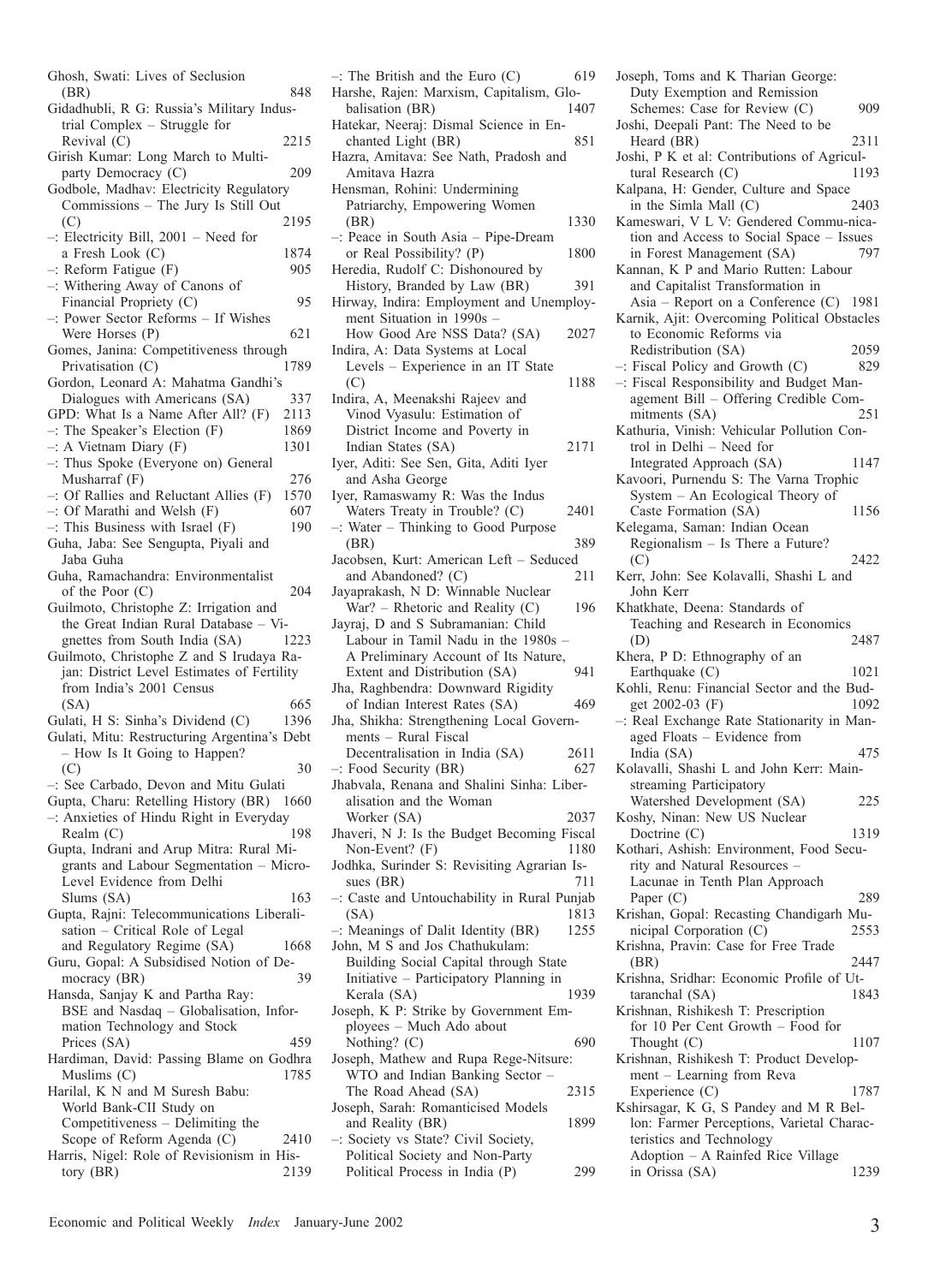| 1558<br>Culture (D)                                           |
|---------------------------------------------------------------|
| Kumar, Ashutosh: Globalisation and                            |
| After (BR)<br>309                                             |
| Kumar, Ashutosh and Sanjay Kumar: As-                         |
| sembly Elections - Decline of                                 |
| Identity Politics (C)<br>1384                                 |
| Kumar, Krishna: Educational Reforms                           |
| Inspired Incompetence (C)<br>822                              |
| Kumar, Sanjay: Assembly Elections - Mar-                      |
| ginal Difference (C)<br>1879                                  |
| -: See Kumar, Ashutosh and Sanjay Kumar                       |
| Lahiri-Dutt, Kuntala: Barmicede's                             |
| 1333<br>Feast (BR)                                            |
| -: Ecological Economics (BR)<br>129                           |
| Lardinois, Roland: Pierre Bourdieu                            |
| $(1930-2002)$ – A Sociologist in                              |
| Action $(C)$<br>1019                                          |
| Leonard, Karen: American Muslims,                             |
| before and after September 11, 2001                           |
| 2293<br>(C)                                                   |
| Lewis, Michael: Scientists or Spies?                          |
| Ecology in a Climate of Cold                                  |
| War Suspicion (SA)<br>2323                                    |
| Lieten, G K: Human Development in                             |
| Kerala - Structure and Agency in                              |
| History (SA)<br>1539                                          |
| Lobo, Brian: Land Reforms - Turning                           |
| the Clock Back (C)<br>529                                     |
| Mahal, Ajay: Assessing Private Health                         |
| Insurance in India - Potential Impacts<br>559                 |
| and Regulatory Issues (SA)<br>Maharatna, Arup: India's Family |
| Planning Programme - An Unpleasant                            |
| Essay (SA)<br>971                                             |
| Mahendra Dev, S: Bold Initiatives                             |
|                                                               |
|                                                               |
| Needed on Agriculture and Rural                               |
| 1089<br>Employment (F)                                        |
| Mahendra Dev, S and Jos Mooij: Social                         |
| Sector Expenditures in the 1990s -                            |
| Analysis of Central and State<br>853                          |
| Budgets (SA)<br>Maheshwari, Asha: Economic Reforms            |
| and Rural Poverty (SA)<br>1676                                |
| Mahi Pal: A People-Oriented Panchayati                        |
| Raj Framework (C)<br>700                                      |
| Majumdar, Boria: Cricket in Colonial                          |
| India $(D)$<br>1449                                           |
| Mani, V S: The Fifth Afghan War and                           |
| International Law (C)<br>294                                  |
| Marjit, Sugata: See Biswas, Rongili and                       |
| Sugata Marjit                                                 |
| Mathur, K B L: Public Sector Banks in                         |
| India - Should They Be Privatised?                            |
| 2245<br>(SA)                                                  |
| Mathur, Somesh K: Policies and                                |
| 1259<br>Markets (BR)                                          |
| Mayya, Sureshramana: Mysore Kirloskar -                       |
| Workers' Alternative to Unemploy-                             |
| ment (SA)<br>2053                                             |
| Menon, Dilip M: Religion and Colonial                         |
| Modernity - Rethinking Belief and                             |
| 1662<br>Identity (SA)                                         |
| Mhatre, Sandhya: See Sawant, S D, Vaidehi                     |
| Daptardar and Sandhya Mhatre                                  |
| Mian, Zia: See Rajaraman, R,                                  |
| M V Ramana and Zia Mian                                       |
| Mitra, Arup: See Gupta, Indrani and<br>Arup Mitra             |

| Mitra, Sanjay: Planned Urbanisation          |      |
|----------------------------------------------|------|
| through Public Participation - Case of       |      |
| New Town, Kolkata (SA)                       | 1048 |
| Mody, Mrudul: See Ganesh, S and              |      |
| Mrudul Mody                                  |      |
|                                              |      |
| Mohankumar, S: From People's Plan            |      |
| to Plan sans People $(C)$                    | 1492 |
| Moitra, Bhaswar: See Bagchi, Amiya Kumar,    |      |
| Pranab Kumar Das and Bhaswar Moitra          |      |
| Mondal, S K: See Shariff, Abusaleh,          |      |
|                                              |      |
| Prabir Ghosh and SK Mondal                   |      |
| Mooij, Jos: See Mahendra Dev, S and          |      |
| Jos Mooij                                    |      |
| Mor, Nachiket and Rupa Rege Nitsure:         |      |
|                                              |      |
| Organisation of Regulatory Functions         |      |
| A Single Regulator? (SA)                     | 449  |
| MT: Tamil Nadu - Send Her Victorious         |      |
| (C)                                          | 911  |
|                                              |      |
| $-$ : Travails of a Statue (C)               | 370  |
| Mujumdar, N A: Small Savings and             |      |
| Market Mythology (C)                         | 207  |
| Mukharjee, Amitava: See Bandyo-              |      |
|                                              |      |
| padhyay, D, B N Yugandhar                    |      |
| and Amitava Mukherjee                        |      |
| Mukherji, Nirmalangshu: Academic             |      |
| Philosophy in India (P)                      | 931  |
| Mukhia, Harbans: Liberal Democracy           |      |
|                                              |      |
| and Its Slippages (P)                        | 213  |
| Mukhopadhyay, Sukumar: Indirect              |      |
| $\text{Taxes}(\mathbf{F})$                   | 903  |
| $-$ : Excise and Customs Duty Reform (C) 285 |      |
|                                              |      |
| -: Exim Policy, 2002-07 - Focus Must Shift   |      |
| to Action $(C)$                              | 1389 |
| Mukund, Kanakalatha: History and             |      |
| Sources That Whisper (BR)                    | 1810 |
| Murali, K: Continuing Militancy in           |      |
|                                              |      |
| Telangana (C)                                | 692  |
| Mythili, N: Community Pressure for           |      |
| Higher Quality of Education - Rural          |      |
| Primary Schools in Karnataka (SA) 2349       |      |
|                                              |      |
| Nachane, D M and Saibal Ghosh:               |      |
| Determinants of Off-Balance Sheet            |      |
| Activities - An Empirical Analysis           |      |
| of Public Sector Banks (SA)                  | 421  |
| Nagaraj, R: How to Improve India's           |      |
|                                              |      |
| Industrial Statistics (SA)                   | 966  |
| Nagasaila, D and V Suresh:                   |      |
| Repromulgation                               |      |
|                                              |      |
|                                              |      |
| of POTO - Is It Legal? (C)                   | 371  |
| Nagnath, B: See D'Silva, Emmanuel            |      |
| and B Nagnath                                |      |
|                                              |      |
| Naher, Firdousi: Coping with Nature's        |      |
| Wrath (BR)                                   | 2142 |
| Nanda, Meera: Why Indian Liberals            |      |
| Have Gone AWOL (D)                           | 355  |
|                                              |      |
| Nath, Pradosh and Amitava Hazra: Configu-    |      |
| ration of Indian Software                    |      |
| Industry (SA)                                | 737  |
| Natraj, V K: State and Society in India -    |      |
|                                              |      |
| Porous Boundary (BR)                         | 1508 |
| Navlakha, Gautam: Kashmir - Putting          |      |
| Politics in Command (C)                      | 608  |
| Neetha, N: Flexible Production,              |      |
| Feminisation and Disorganisation -           |      |
|                                              |      |
| Evidence from Tiruppur Knitwear              |      |
| Industry (SA)                                | 2045 |
| Nigam, Aditya: In Search of a Bour-          |      |
| geoisie - Dalit Politics Enters a            | 1190 |

Nitsure, Rupa Rege: See Mor, Nachiket and Rupa Rege Nitsure Noorani, A G: Narendra Modi's Directive to the Press (CL) 2111 –: Human Rights in Kashmir (CL)  $1081$ <br>–: The Right to Assembly (CL)  $518$  $-$ : The Right to Assembly (CL) –: Law of Libel in Pakistan – The Nation Case (CL) 1777 Oesterheld, Christina: Reflections on Teach-<br>ing Urdu in Germany (C) 112 ing Urdu in Germany (C) Pai, Sudha: Electoral Identity Politics inUttar Pradesh – Hung Assembly Again(SA) 1334 Pais, Jesim: Casualisation of Urban Labour Force – Analysis of Recent Trends in Manufacturing (SA) 631 Palshikar, Sanjay and Arun K Patnaik: Violence in University – Defending the Indefensible (C) 1490 Palshikar, Suhas: Triangular Competition and Bipolar Politics – Elections to Local Bodies in Maharashtra (SA) 1273 Panagariya, Arvind: India at Doha – Retro-<br>spect and Prospect (C) 279 spect and Prospect  $(C)$ Panda, Manoj: See Bhide, Shashanka and Manoj Panda Pandey, Gyanendra: India and Pakistan,<br>1947-2002 (P) 1027  $1947-2002$  (P) Pandey, S: See Kshirsagar, K G, S Pandey and M R Bellon Pandey, Vikash N: Freedom and Its Limits (BR) 1034 Parthasarthi, Ashok: More Than Marketing Story (D) 353 Pati, Biswamoy: Tyranny of Labels and the Missing Liberal (D) 673 Patibandla, Murali: Imports of Food Products – Need for High Tariffs (C) 1781 Patibandla, Murali and B V Phani: Market Reforms and Industrial Productivity (SA) 59 Patil, R H: Demutualisation of Stock Ex $changes (C)$  1103 –: Reforming Indian Debt Markets (SA) 409 Patil, Sharad: Liberals vs Left and Right (D) 587 Patil, Vibhuti: Adverse Juvenile Sex Ratio in Kerala (C) 2124 Patnaik, Arun K: God, Truth and Human<br>Agency (BR) 2309 Agency (BR) –: See Palshikar, Sanjay and Arun K Patnaik Patnaik, Ila: Asian Crises Revisited (BR) 131 Paul, Samuel: Corruption under the Scanner(BR) 308 Pernau, Margrit: Encounters and Their Meanings (BR) 1037 Pethe, Abhay and Manju Ghodke: Funding Urban Infrastructure – From Government to Markets (SA) 2467 Phadke, Anant: Pharmaceutical Policy,  $2001$  – Industry Wish-List (C) 528<br>Dams and Development (C) 1016  $-$ : Dams and Development  $(C)$ Phani, B V: See Patibandla, Murali and B V Phani Prasad, A: See Bhide, M G, A Prasad and Saibal Ghosh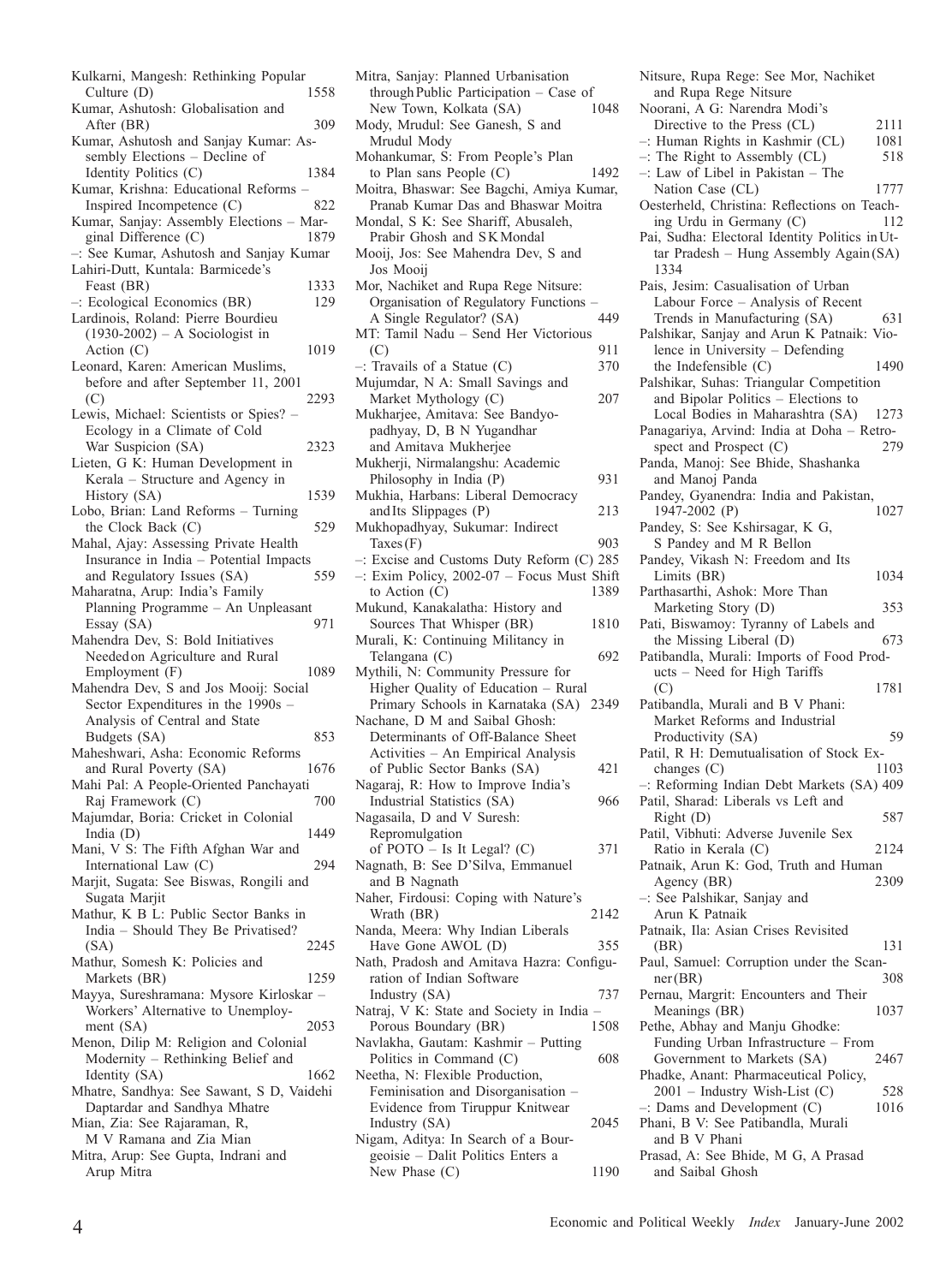| Pundir, J K: See Singh, Pitam and                                          |      |
|----------------------------------------------------------------------------|------|
| J K Pundir<br>Puniyani, Ram: Return to Faith-Based                         |      |
| Systems $(D)$                                                              | 82   |
| Puri, Balraj: Jammu By-Election -                                          |      |
| Losers All (C)                                                             | 1316 |
| -: From Ideology to Territory-Based                                        |      |
| Nation - Pakistan's Transition                                             |      |
| and Lessons for India (C)<br>Purkayastha, Prabir: Restoring Conceptual     | 834  |
| Independence to Technology (P)                                             | 33   |
| Pushpangadan, K: See Balakrishnan, P                                       |      |
| and K Pushpangadan                                                         |      |
| Qadeer, Imrana: Draft National Health                                      |      |
| Policy 2001-I - Debt Payment and                                           |      |
| Devaluing Elements of Public                                               |      |
| Health $(C)$                                                               | 12   |
| Radhakrishna, R: Agricultural Growth,<br>Employment and Poverty $- A$      |      |
| Policy Perspective (SA)                                                    | 243  |
| Radhakrishnan, P: Sensitising Officials                                    |      |
| on Dalits and Reservations (SA)                                            | 653  |
| Raipuria, Kalyan: Futures Trading                                          |      |
| Locking in Profitable Prices (C)                                           | 1883 |
| $-$ : What Size the New Economy? $-$ A                                     |      |
| Conduit Approach (SA)<br>Raja Chelliah, J: Tax Policy as                   | 1062 |
| Revealed in the Budget for 2002-03                                         |      |
| (F)                                                                        | 1006 |
| Rajagopal, Arvind: Violence of                                             |      |
| Commodity Aesthetics - Hawkers,                                            |      |
| Demolition Raids and a New Regime                                          |      |
| of Consumption (SA)                                                        | 65   |
| Rajan, Nalini: Liberalism and Identity<br>Politics (D)                     | 266  |
| Rajan, Ramkishen and Rahul Sen:                                            |      |
| Japan-Singapore Economic Partnership                                       |      |
| Agreement (C)                                                              | 2565 |
| Rajan, Ramkishen: International Reserve                                    |      |
| Holdings by Developing Countries -<br>Why and How Much? (SA)               | 1915 |
| -: Coping with Capital Account Crises                                      |      |
| Financial Cooperation in East Asia                                         |      |
| (C)                                                                        | 704  |
| $-$ : Going It Alone – Singapore's New                                     |      |
| Commercial Trade Strategy (C)                                              | 534  |
| -: Argentina and East Asia - The Peg                                       |      |
| Does It Yet Again (C)<br>-: Tobin Tax Revisited - A Global                 | 116  |
| Tax for Global Purposes? (C)                                               | 1024 |
| Rajan, S Irudaya: See Guilmoto,                                            |      |
| Christophe Z and S Irudaya Rajan                                           |      |
| Rajaraman, Indira and Nilabja Ghosh:                                       |      |
| Revenue Estimates for a Crop-                                              |      |
| Specific Agricultural Tax (SA)<br>Rajaraman, Indira and Garima Vasishtha:  | 1204 |
| Non-Performing Loans of PSU                                                |      |
| Banks - Some Panel Results (SA)                                            | 429  |
| Rajaraman, R, M V Ramana and Zia                                           |      |
| Mian: Possession and Deployment                                            |      |
| of Nuclear Weapons in South Asia -                                         |      |
| An Assessment of Some Risks (SA) 2459<br>Rajeev, Meenakshi: See Indira, A, |      |
| Meenakshi Rajeev and Vinod Vyasulu                                         |      |
| Rajendran, S: Pesticide Spraying in                                        |      |
| Kerala - Human Cost and Environ-                                           |      |
| mental Loss (C)                                                            | 2206 |
| Rajput, J S: Education Reforms -                                           |      |
| Struggle for Professionalism (SA)                                          | 1559 |
|                                                                            |      |

Rajwade, A V: Obituary – Raj Kumar Talwar (C) 1783 –: Issues in Asset Liability Management –  $I(C)$  378  $I(C)$  378 –: Issues in Asset Liability Management – II: The Regulatory Framework (C) 617 –: Issues in Asset Liability Management – III: More on the Regulatory Framework (C) 832 –: Issues in Asset Liability Management – IV: The Maturity Gap Model (C) 1017 –: Issues in Asset Liability Management – V: Pricing of Liabilities (C) 1186 –: Issues in Asset Liability Management – VI: Pricing of Assets (C) 1394 –: Issues in Asset Liability Management – VII: Management of Securities Portfolios (C) 1591 Rakshit, Nirmalendu Bikash: Constitution Review Committee and the Governor (C) 1397 Ram Mohan, T T: How Well Have Public Sector Banks Done? (D) 1447 –: Deregulation and Performance of Public Sector Banks (SA) 393 Ramachandran, Vimala and Aarti Saihjee: The New Segregation – Reflections on Gender and Equity in Primary Education (SA) 1600 Ramakumar, R: See Chavan, Pallavi and R Ramakumar Raman, K Ravi: Breaking New Ground – Adivasi Land Struggle in Kerala (C) 916 –: See Rammohan, K T, K Ravi Raman and Salim Balakrishnan Ramana, M V: See Rajaraman, R, M V Ramana and Zia Mian Ramanna, Anitha: Policy Implications of India's Patent Reforms – Patent Applications in the Post-1995 Era (SA) 2065 Ramanna, Mridula: Demographic History (BR) 1036 Ramaswami, Bharat: Efficiency and Equity of Food Market Interventions (SA) 1129 Ramaswamy, Gita and Bhangya Bhukya: Lambadas – Changing Cultural Patterns (C) 1497 Ramkumar, Usha: Women's Education inWestern Ghats Regions of Karnataka (SA) 2076 Rammohan, K T, K Ravi Raman and Salim Balakrishnan: Logan's *Malabar* – Restore Authorship and Title (BR) 1902 Rangarajan, Mahesh: The Polity – BJP Prepares for the Morrow (C) 1303 Rao, Bhanoji: Standards of Teaching and Research in Economics (C) 1980 Rao, C Niranjan: Patents for Biotechnology Inventions in Trips (C) 2126 Rao, D Tripati: Budgetary Arithmetic, Fiscal Imprudence and Macroeconomic Implications (SA) 2081 Rao, K G K Subba: Cost of Credit of

Commercial Banks in a Deregulated Environment (SA) 660 Rao, Mohan: Population Policy – From<br>Bad to Worse  $(C)$  2120 Badto Worse (C) Rao, N Bhaskara: Foreign Participation  $in Media (C)$  105 Rao, Suneeti: Lemon Law of Indian AutoUsers (C) 819<br>Web of Opportunity (BR) 220  $-$ : Web of Opportunity (BR) Rao, Vijayendra: Experiments in Participatory Econometrics (P) 1887 Rath, Nilakantha: D R Gadgil on Planningat the District Level (P) 2219 –: D R Gadgil on Cooperative Commonwealth  $(P)$  1323 –: Decentralised Statistical System – Report of the National Statistical Commission  $(P)$  707 Ratha, Dilip: Did BIS Regulations ShortenDebt Maturity in Developing Countries? (SA) 1421 Ray, Partha: See Hansda, Sanjay K and Partha Ray Raz, Mahmood Alam: Muslims in Public Service – A Comment (D) 983 Reddy, Amulya K N: A Ttribute to Satish Dhawan (C) 195 Reddy, G Krishna: New Populism and Liberalisation – Regime Shift under Chandrababu Naidu in AP (SA) 871 Reddy, V Ratna: See Behera, Bhagirath and V Ratna Reddy Reddy, Y V: India's Foreign Exchange Reserves – Policy, Status and Issues (SA) 1906 Rege, Sharmila: Conceptualising Popular Culture – Lavani and Powada in Maharashtra (SA) 1038 Rege, Sharmila and Praveen Chavan: Resources on Non-Brahmin Movement (D) 354 Rege-Nitsure, Rupa: See Joseph, Mathew and Rupa Rege-Nitsure Reghunathan, M: India-Sri Lanka Free Trade Act – Impact on Kerala  $(C)$  31 Robinson, Rowena: Cultural Encounters (BR) 714 Roy, Tirthankar: Subaltern Studies – Questioning the Basics (BR) 2223 Rutten, Mario: See Kannan, K P and Mario Rutten Sahai, Suman: Bt Cotton – Confusion Pre-<br>vails  $(C)$  1973 vails  $(C)$ Sahu, P P: See Chadha, G K and P P Sahu Saihjee, Aarti: See Ramachandran, Vimala and Aarti Saihjee Samaddar, Ranabir: A History of Care and Power (BR) 2450 Sambrani, Shreekant: Gujarat's Burning<br>Train – India's Inferno? (C) 1305 Train – India's Inferno?  $(C)$ Sami, Leela: Gender Differentials in Famine Mortality – Madras  $(1876-78)$  and Punjab (1896-1997) (SA) 2593 Sangvi, Sanjay: Narmada Displacement –<br>Continuing Outrage (C) 2132 Continuing Outrage  $(C)$ Sarath, S: Raj and the Railways (BR) 1123 Satapathy, C: China's Membership of WTO – A Few Impressions (C) 2208 –: Trade Facilitation – A Singapore Issue Knocking at WTO's Door (C) 1587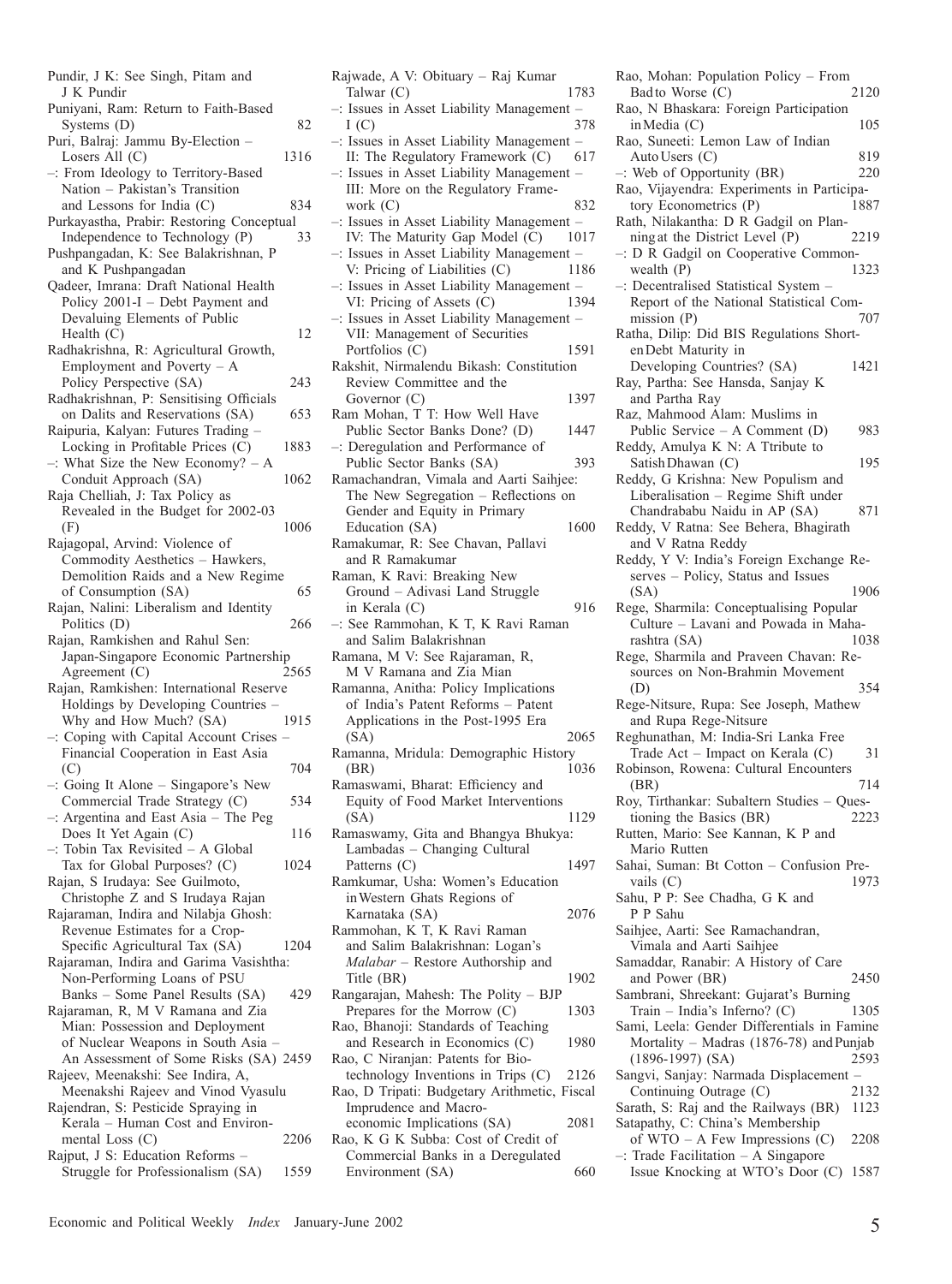–: Accountability of the Supreme Court –<br>Arundhati Roy Case (C) 1383 Arundhati Roy Case (C) 1383 Satyasai, K J S: Debt and Investment Survey – An Underutilised Tool (C) 823  $vey - An Underutilised Tool (C)$ Sau, Ranjit: Reconstruction of Afghanistaninto a Modern Nation  $(C)$  118 –: Pervez Musharraf at Gates ofIjtihad  $(C)$  835 Sawant, S D, Vaidehi Daptardar and Sandhya Mhatre: Capital Formation and Growth in Agriculture – Neglected Aspects and Dimensions (D) 1068 Sen, Anindya: See Venkateshwarlu, S and Anindya Sen Sen, Arup Kumar: Marxism and Labour History (D) 587 Sen, Gita, Aditi Iyer and Asha George: Structural Reforms and Health Equity – A Comparison of NSS Surveys, 1986-1987 and 1995-96 (SA) 1342 Sen, Rahul: See Rajan, Ramkishen and Rahul Sen Sengupta, Arjun: Offcial Development Assistance – The Human Rights Approach (SA) 1424 Sengupta, Nirmala: Traditional vs Modern Practices in Salinity Control (SA) 1247 Sengupta, Piyali and Jaba Guha: Enrolment,Dropout and Grade Completion of Girl Children in West<br>Bengal (SA) 1621 Bengal (SA) Seth,  $\overline{A}$  P: China's Bleak Economic Pic-<br>ture (C) 1986  $ture(C)$ Seth, S P: Australia's Backward March? (C) 1401 Sethi, Harsh: Towards a Secular Democ-<br>racy (BR) 937  $rac{\text{racy}}{\text{BR}}$ Sethi, Manisha: Avenging Angels and Nurturing Mothers – Women in Hindu Nationalism (SA) 1545 Shah, A M: The Dalit Category and Its Differentiation (C) 1317 Shah, Ghanshyam: Constructing the Past to Understand the Present (BR) 1332 –: Caste, Hindutva and Hideousness (C) 1391 Shah, K K: Pilgrim's Progress (BR) 1511 Shankar, Kripa: Development of UP – Tasks for the New Government (C) 2122 Shariff, Abusaleh, Prabir Ghosh and SKMondal: State-Adjusted Expenditure on Social and Poverty Alleviation Programmes (SA) 767 Sharma, Devinder: Digital Library on Indian Medicine Systems – Another Toolfor Biopiracy (C) 2416 Sheth, Suchitra: See Yagnik, Achyut and Suchitra Sheth Shimray, U A: Equality as Tradition – Women's Role in Naga Society (C) 375 Suhrud, Tridip: No Room for Dialogue  $(C)$  1011 Singh, C S K: Daily Labour Market in Delhi – Structure and Behaviour (SA) 884 Singh, Deepak K: Lifeworld of Refugees (C) 2572

Sathe, S P: Judging the Judges (BR) 544

- Singh, Lakhwinder and Sukhpal Singh: Deceleration of Economic Growth in Punjab – Evidence, Explanation and<br>a Wav-Out (SA) 579 a Way-Out (SA) Singh, Pitam and J K Pundir: Women Legislators in UP – Background, Emergence and Role (C) 923 Singh, Sukhpal: See Singh, Lakhwinder and Sukhpal Singh Singh, Surjit: Food Security – Agenda forAsian Economies (C) 2418 Sinha, Shalini: See Jhabvala, Renana and Shalini Sinha Soman, Krishna: Rural Health Care in West Bengal (C) 2562 Sreeraman, S: Reinventing Indian Railways – Derailed Agenda (C) 1013 Subramanian, S: Moral Catastrophes and Immoral Reasoning (P) 2567 –: See Jayraj, D and S Subramanian –: Why the Financial SectorNeeds a Single Regulator (D) 169 Sundar, Swapna: Of Guns and Poses –<br>a Study of Security in Courts (C) 2204 a Study of Security in Courts (C) Suresh, V: See Nagasaila, D and V Suresh Thakur, Manish Kumar: Seventeen Blind (Wo)men and an Elusive Elephant (BR) 41 Thamarajakshi, R: Doha Declaration andAgriculture in Developing Countries (C) 23 Thapan, Meenakshi: Pierre Bourdieu (1930-2002): A Personal Tribute (C) 826 Thirunavukkarasu R: Civic Elections – Politics from Above  $(C)$ Thomas, Pradip: Linking Pins in a Global World (BR) Thorat, Sukhadeo: Oppression and Denial –Dalit Discrimination in the 1990s(SA) 572 Tikekar, Maneesha: An Indian in Pakistan(C) 1593 Uma Devi, S: The World of Women's Work (BR) 1512 Vacha Kishori Project Team: Pre-Adolescent Girls in Municipal Schools in Mumbai (SA) 1643 Vanaik, Achin: Mindset of the Nuclear Strategist (BR) 1994 –: Nuclear Terrorism – A New Threshold? (F) 277 Venkateshwarlu, S and Anindya Sen: Fertiliser Industry in India – Moulded byGovernment Policies (SA) 326
- Vasishtha, Garima: See Rajaraman, Indira and Garima Vasishtha Vasudevan, A: Evolving Monetary Policy in India – Some Perspectives (SA) 1055 Vatsa, Krishna S: Reducing Earthquake Losses – Towards a National Perspectives (P) 1503 Vaze, Sanjivani: Software Industry – Challenges Ahead (D) 982 Venkatesh Kumar, B: Election to Rajya Sabha – Proposed Reform (C) 292 Verma, A K: UP Assembly Elections – Caste Dominates Ideology (C) 1975 –: Political Prospects in UP – Pointers from a Pre-Poll Survey (C) 525 Verma, P S: Punjab Assembly Elections (C) 2281 Virmani, Arvind: A New Development Paradigm – Employment, Entitlement and Empowerment (SA) Visvanathan, Shiv: The Laboratory and theWorld – Conversations with CVSeshadri (SA) 2163 Viswanathan, Renuka: Are We Heading towards a Destination-Based VAT? Perspectives from Karnataka (SA) 140 Vyas, V S: Globalisation – Hopes, Realities and Coping Strategy (P) 1109 ties and Coping Strategy (P) Vyasulu, Vinod: See Indira, A, Meenakshi Rajeev and Vinod Vyasulu Wadhva, Kiran: Maharashtra Rent Control Act 1999 – Unfinished Agen-<br>da(SA) 2471  $da(SA)$ Warrier, Shobhana: Work and Women's Identity (BR) 218 Whitehead, Judy: Repopulating the Landscape – Space against Place in Narmada Valley (SA) 1363 Wilkinson, Steven I: Putting Gujarat in<br>Perspective (C) 1579 Perspective  $(C)$ Wilson, Kalpana: Small Cultivators in Bihar and New Technology – Choice<br>or Compulsion? (SA) 1229 or Compulsion? (SA) Wright, Theodore: Urdu in India (C) 107 Yadav, Bhupendra: History of the Undoing of History (C) 192 Yagnik, Achyut and Suchitra Sheth: Whither Gujarat? – Violence and After (C) 1090 Yasmeen, Samina: Kashmir – The Discourse in Pakistan (C) 611 Yugandhar, B N: See Bandyopadhyay, D, B N Yugandhar and Amitava Mukherjee

## **Acknowledgements**

This edition of the index to *EPW* has been prepared as part of a project to compile a comprehensive subject and author index to the journal from its inception in 1966. The project is being directed by G K Manjunath, Chief Librarian, Indira Gandhi Institute of Development Research (IGIDR), Mumbai, to whom we are deeply grateful for his labour of love. Synthia Simeon and Darshana Joshi assisted in the preparation of this edition of the index. IGIDR has very kindly made available computers and office space, for which we are indebted to R Radhakrishna, Director of IGIDR. We also thank R Nagaraj for giving us his time and advice unstintingly.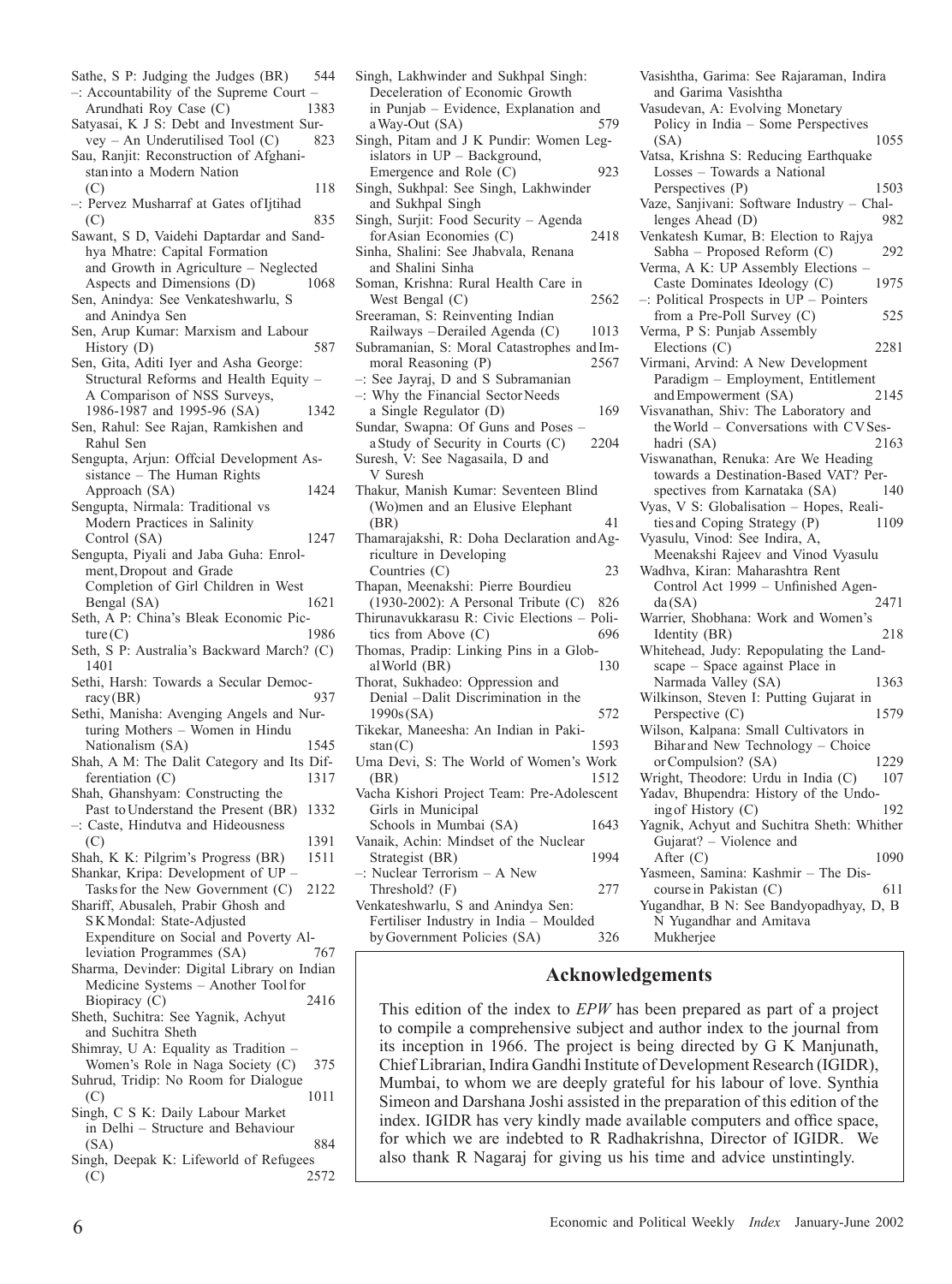## **AUTHOR INDEX**

| Aazem, Gulrez: See Mehmood, Faraaz                                            |      |
|-------------------------------------------------------------------------------|------|
| and Gulrez Aazem<br>Abraham, P: Notes on Ambedkar's                           |      |
| Water Resources Policies (C)                                                  | 4772 |
| Absar, Syeda Sarmin: Women Garment<br>Workers in Bangladesh (C)               | 3012 |
| Acharya, Alka and G P Deshpande: A                                            |      |
| Taibei Diary (P)<br>Acharya, Shankar: India's Medium-                         | 4904 |
| Term Growth Prospects (SA)                                                    | 2897 |
| Agarwal, Manmohan: East Asian<br>Economies: A Sober View (BR)                 | 2889 |
| Agnes, Flavia: Transgreesing                                                  |      |
| Boundaries of Gender and Identity<br>(C)                                      | 3695 |
| Agnihotri, Satish B: High Female                                              |      |
| Literacy, Low Child Population: Is<br>There a Threshold Effect? (SA)          | 4054 |
| Agrawal, Rakesh: Conserving Forests in                                        |      |
| Uttarakhand: People's Initiative (C)<br>Ahuja, Rajeev: See Srivastava, Jayati | 3881 |
| and Rajeev Ahuja                                                              |      |
| Aiyar, Mani Shankar: Panchayati Raj<br>The Way Forward (SA)                   | 3293 |
| Alavi, Hamza: Misreading Partition                                            | 4515 |
| Road Signs (SA)<br>-: Social Forces and Ideology in the                       |      |
| Making of Pakistan (SA)<br>Amir Ali: Nigeria: Fragile Democracy               | 5119 |
| under Stress (C)                                                              | 5172 |
| Anand, Aarthi S and Prema Chandra:<br>Adoption Laws - Need for Reform         |      |
| (C)                                                                           | 3891 |
| Anandhi, S; J Jeyaranjan and Rajan<br>Krishnan: Work, Caste and Competing     |      |
|                                                                               |      |
| Masculinities: Notes from a Tamil                                             |      |
| Village (SA)                                                                  | 4397 |
| Anant, T C A and Jaivir Singh: An<br>Economic Analysis of Judicial            |      |
| Activism (SA)                                                                 | 4433 |
| Ananthpur, Kripa: Interfaces in Local<br>Governance in Karnataka (P)          | 4283 |
| Andrews, Sonia and Sailesh Mohan:                                             |      |
| User Charges in Health Care - Some<br>Issues $(C)$                            | 3793 |
| Antony, Piush and V Gayathri: Child                                           |      |
| Labour: A Perspective of Locale and<br>Context (SA)                           | 5186 |
| Anuradha Kumar: Struggle to Save                                              | 4987 |
| Nagpur's Water Bodies (C)<br>Anuradha Kumar: Water Supply                     |      |
| Schemes in Vidarbha (C)                                                       | 4603 |
| Ashutosh Kumar: Prefiguring Postcolonial<br>Democracies (BR)                  | 4623 |
| Assadi, Muzaffar: Karnataka Kudremukh -<br>of Mining and Environment (C)      | 4898 |
| Avasthi, A K: Discouraging Multiple                                           |      |
| Membership (C)<br>Bagchi, Amaresh: Equalisation as Goal of                    | 3704 |
| Centre-State Transfers - Iqbal Gulati's                                       |      |
| Golden Legacy (C)<br>-: Vision of the Kelkar Papers: A                        | 2679 |
| Critique (SA)                                                                 | 5125 |
| Bagchi, Sanjoy: The First War with<br>Pakistan (BR)                           | 2709 |
| Bagchi, Soumen: See Ghosh, Soumya<br>Kanti                                    | 4927 |

| Baijal, Pradip: Privatisation: Compulsions<br>and Options for Economic Reform (P) 4189<br>Bal, Vinita: Gendered Science: Women |      |
|--------------------------------------------------------------------------------------------------------------------------------|------|
| as Practitioners and as Targets of<br>Research $(C)$<br>Bala Subrahmanya, M H; M Mathirajan                                    | 5163 |
| and P Balachandra: Research and                                                                                                |      |
| Development in Small Industry in                                                                                               |      |
| Karnataka (SA)<br>Balachandra, P: See Bala Subrahmanya,                                                                        | 4010 |
| M H, M Mathirajan and P Balachandra                                                                                            |      |
| -: See Reddy, B Sudhakara                                                                                                      |      |
| P Balachandra<br>Balakrishnan, Pulapre: Globalisation                                                                          |      |
| and Keynesian reach (C)                                                                                                        | 3412 |
| -: Hello Marxism, Goodbye Leninism                                                                                             |      |
| (BR)                                                                                                                           | 3724 |
| Balakrishnan, Salim: See Rammohan,<br>K T, K NRavi Raman and<br>Salim Balakrishnan                                             |      |
| Balasubramaniam, Vejai: Politics in                                                                                            |      |
| Times of Crises (C)                                                                                                            | 3331 |
| Balasubramanian, K, P Tamizoli and<br>S Murugakani: Labour, Market                                                             |      |
| Linkages and Gender - Case Study                                                                                               |      |
| of a Village in Tamil Nadu (SA)                                                                                                | 4390 |
| Bandyopadhyay, D: The Forgotten                                                                                                |      |
| Agenda (BR)<br>-: Panchayats in Karnataka: Two                                                                                 | 5179 |
| Steps Back (C)                                                                                                                 | 3572 |
| Bandyopadhyay, J; B Mallik and S                                                                                               |      |
| Perveen: Dams and Development -                                                                                                |      |
| Report on a Policy Dialogue (C)<br>Bandyopadhyay, Sekhar: Emotional World                                                      | 4108 |
| of the Bengal Renaissance (BR)                                                                                                 | 4513 |
| Banerjee, Abhijit et al: Strategy for                                                                                          |      |
| Economic Reform in West Bengal<br>(SA)                                                                                         | 4203 |
| Banerjee, Sumanta: Judging the Judjes                                                                                          |      |
| (C)                                                                                                                            | 4983 |
| $-$ : Asia and US Global Strategy (C)<br>-: Two Elections - Two Sides of the                                                   | 4187 |
| Coin(C)                                                                                                                        | 4481 |
| -: Nepal: A New Flashpoint (C)                                                                                                 | 3715 |
| $-$ : Retributive Justice (C)                                                                                                  | 3322 |
| Banerjee-Guha, Swapna: Critical<br>Geographical Praxis: Globalisation                                                          |      |
| and Socio-Spatial Disorder (P)                                                                                                 | 4503 |
| Banerji, Anurima: Legal Invention of an                                                                                        |      |
| Artefact: Birth of Identity in Asian<br>America (SA)                                                                           | 4152 |
| Banerji, Arun: Revisiting the Exchange                                                                                         |      |
| Standard, 1898-1913 - III: Rise of                                                                                             |      |
| Prices – An Unsettled Controversy                                                                                              |      |
| (SA)<br>Banerji, D: WHO: Opportunity for                                                                                       | 4455 |
| Change $(C)$                                                                                                                   | 4668 |
| Bang, Abhay; M H Reddy and M D                                                                                                 |      |
| Deshmukh: Child Mortality in<br>Maharashtra (SA)                                                                               | 4947 |
| Banik, Arindam: Women as Victims                                                                                               |      |
| and Agents of Change (BR)                                                                                                      | 3025 |
| Banik, Arindam and Pradip K Bhaumik:                                                                                           |      |
| Project Management in the Caribbean<br>A Case Study (SA)                                                                       | 4036 |
| Baruah, Sanjib: Gulliver's Troubles: State                                                                                     |      |
| and Militants in North-East India (C) 4178                                                                                     |      |

| Baxi, Upendra: The Second Gujarat                                     |      |
|-----------------------------------------------------------------------|------|
| Catastrophe (SA)                                                      | 3519 |
| Behera, Subhakant: India's Encounter                                  |      |
| with the Silk Road (C)                                                | 5077 |
| Benei, Veronique: Teaching of History                                 |      |
| and Nation-Building (BR)                                              | 4697 |
| Bharati, Sunita Reddy: Dalit: A Term                                  |      |
| Asserting Unity (D)                                                   | 4339 |
| Bhargava, Meena: Forests, People and                                  |      |
| State: Continuities and Changes (SA) 4440                             |      |
| Bharwada, Charul and Vinay Mahajan:                                   |      |
| Drinking Water Crisis in Kutch:                                       | 4859 |
| A Natural Phenomenon? (SA)<br>Bhat, P N Mari: On the Trail of Missing |      |
| Indian Females, II: Illusion and                                      |      |
| Reality (SA)                                                          | 5244 |
| Bhatia, Rajesh: Measuring Gender                                      |      |
| Disparity Using Time Use Statistics                                   |      |
| (SA)                                                                  | 3464 |
| Bhattacharya, Prabir C: Urbanisation                                  |      |
| in Developing Countries (SA)                                          | 4219 |
| Bhattarai, Baburam: Nepal: Triangular                                 |      |
| Balance of Forces (C)                                                 | 4606 |
| Bhaumik, Pradip K: See Banik,                                         |      |
| Arindam                                                               | 4036 |
| Bhaumik, Sumon Kumar: Peasant                                         |      |
| Uprising in Bengal: A Case for                                        |      |
| Preference Falsification (SA)                                         | 4741 |
| Bhavani, T A: Outlook for Small                                       |      |
| Firms (BR)                                                            | 5182 |
| Bhavani, T A: Small Scale Units in                                    |      |
| the Era of Globalisation: Problems                                    |      |
| and Prospects (SA)                                                    | 3041 |
| Bhowmik, Someswar: Politics in Film                                   |      |
| Censorship: Limits of Tolerance (C)                                   | 3574 |
| Biswas, Prasenjit: Neo-liberal                                        |      |
| Prognostications of Social Science                                    |      |
| Institutions (D)                                                      | 5055 |
| Bose, Ashish: South-South Solidarity:                                 |      |
| Reflections from Kathmandu (C)                                        | 4369 |
| -: Dreams, Dollars and Dot.Com -                                      |      |
| Reflections from a Ranch (C)                                          | 3410 |
| Bose, P R: See Nath, Pradosh and                                      |      |
| P R Bose                                                              |      |
| Brass, Paul P: India, Myron Weiner and                                |      |
| the Political Science of Development<br>(SA)                          | 3026 |
| Bratton, William and Mitu Gulati:                                     |      |
| Perfect Market Puzzles: Five                                          |      |
| Observations from the World of                                        |      |
| Sovereign Debt (C)                                                    | 2702 |
| Brown, Jennifer: See Hanstad, Tim                                     | 3053 |
| Butalia, Urvashi: See Malik, Neeraj                                   | 4363 |
| Casci, Simonetta: Lucknow Nawabs:                                     |      |
| Architecture and Identity (C)                                         | 3711 |
| Cassen, R H: Well-Being in the 1990s                                  |      |
| Towards a Balance Sheet (SA)                                          | 2789 |
| Chadha, Gita: Plagiarism in Physics -                                 |      |
| Time for Introspection $(C)$                                          | 4995 |
| Chakraborty, Lekha: See Chakraborty,                                  |      |
| Pinaki and Lekha Chakraborty                                          |      |
| Chakraborty, Pinaki and Lekha                                         |      |
| Chakraborty: I S Gulati - Our                                         |      |
| Teacher (C)                                                           | 2855 |
| Chakravarti, Anand: Doubly Alienated                                  |      |
| Muslims – Some Implications of                                        |      |
| the Gujarat carnage (D)                                               | 4246 |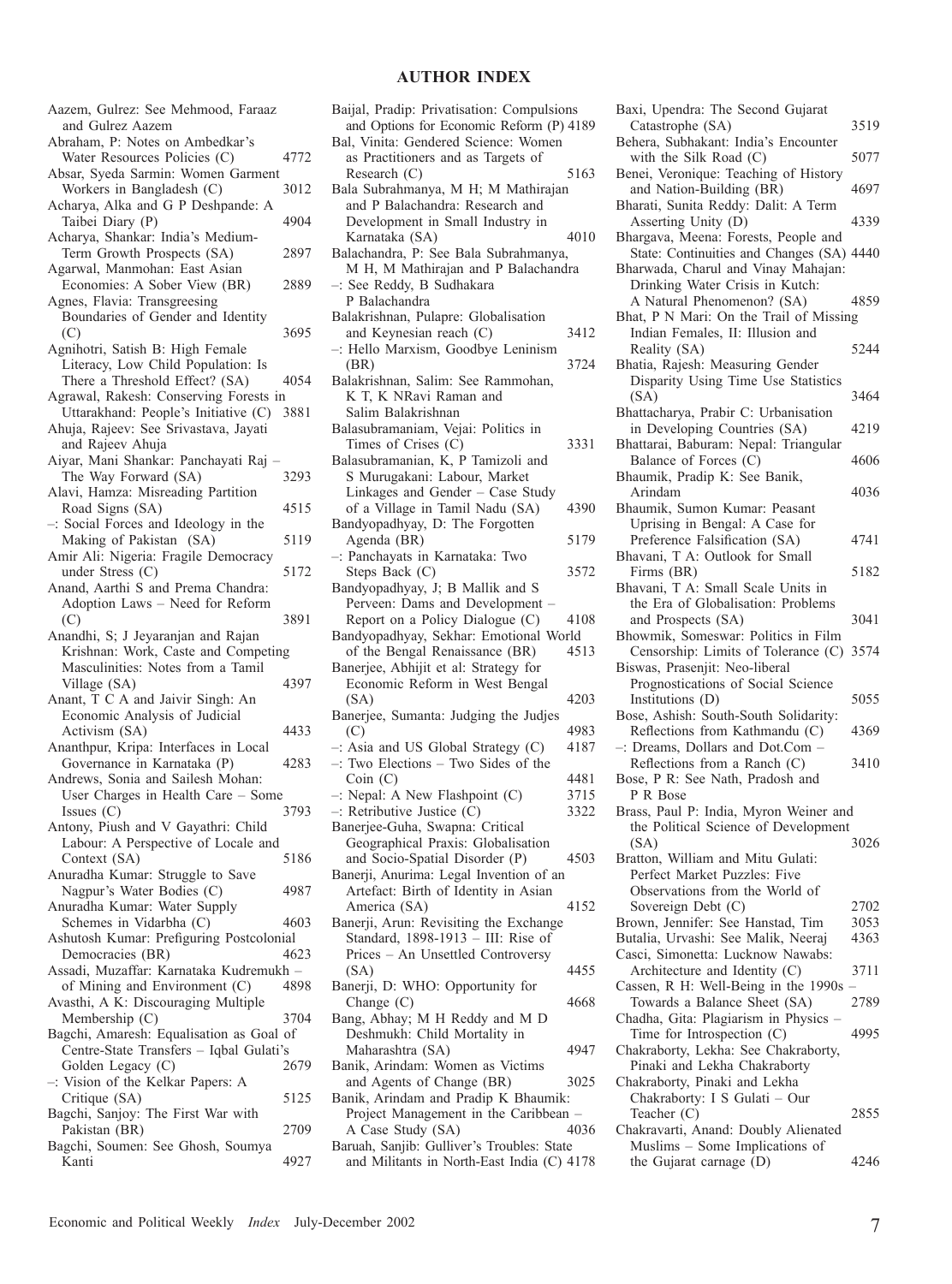Chakravarti, Uma: See Malik, Neeraj, Kumkum Sangari, Svati Joshi, Uma Chakravarti and Urvashi Butalia Chalam, K S: Social Science Research:<br>The Social Context (D) 4080 The Social Context (D) Chanana, Karuna: View form the Margins: Sociology of Education and Gender (P) 3717 Chandavarkar, Anand: Is the IMF a Lender of First or Last Resort? (C) 3699 Chandavarkar, Anand: View from the Pavilion (BR) 2887 Chandiramani, Nilima: Customs Valuation (BR) 2712 Chandra, Prema: See Anand, Aarthi S and Prema Chandra Charsley, Simon: Evaluating Dalit Leadership: P R Venkatswamy and the Hyderabad Example (SA) 5237 Chathukulam, Jos and M S John: Five Years of Participatory Planning in Kerala: A Rhetoric and Reality (SA) 4917 Chatterjee, Partha: Institutional Context of Social Science Research in South Asia (SA) 3604 Chattopadhyay, Molly and David Seddon: Life Histories and Long Term Change – Rural Livelihood and Gender Relations in a West Bengal Village (SA) 4935 Chaudhuri, Sudip: TRIPS Agreement and Amendment of Patents Act in India (SA) 3354 Chaudhuri, Udit: The Riots and the Larger Decline (C) 4483 Chopra, Kanchan: Social Capital and Development Processes – Role of Formal and Informal Institutions (SA) 2911 Chowdary, T H: Telecom Regulation and Consumer Welfare (C) 4354 Telecommunications: Interconnection<br>Dispute: Basic Considerations (C) 4184 Dispute: Basic Considerations (C) –: Rural and Village Public Telephones: A Sensible Solution (C) 3987 –: Information Technology for Development (C) 3886 –: Telecom: Policy Response to Change (C) 3317 Clairmont, Frederic F: Elections in Germany and Brazil – Critical Outcomes (C) 4611 D'Souza, J B: Lament for Horse Carriages (BR) 4510 –: Gujarat: A Civil Service Failure (C) 3492 Das Gupta, Malabika: Objective Function in Economic Models of Decisions on Production: Evidence from Swiddeners in Tripura (SA) 3556 Das, Abhiman: See Nag, Ashok K and Abhiman Das Das, Nimai: See Sarker, Debnarayan and Nimai Das Dasgupta, Rajaram: Priority Sector Lending: Yesterday, Today and Tomorrow (SA) 4239 Dasgupta, Susmita: Globalisation and Cement Industry (D) 3766 Dash, Biswanath: Lessons from Orissa Super Cyclone (C) 4270 Datar, Chhaya: Being and Identity (BR) 3120

| Duun,<br>in it. iteaching the <i>B</i> ebton<br>Creditor Relationship - NPA |      |
|-----------------------------------------------------------------------------|------|
| Ordiance (C)                                                                | 3786 |
| Datta Ray, S: Agricultural Growth in                                        |      |
| West Bengal in 1980s (D)                                                    | 3858 |
| Datta, Pradip Kumar: Representations                                        |      |
| of Empire (BR)                                                              | 4512 |
| Datta, V N: Iqbal, Jinnah and India's                                       |      |
| Partition: An Intimate Relationship                                         |      |
| (SA)                                                                        | 5033 |
| David, G Shourie and Y V S T Sai:                                           |      |
| Bt Cotton - Farmers' Reactions (C)                                          | 4601 |
| De Roover, Jakob: The Vacuity of<br>Secularism - On the Indian Debate       |      |
| and Its Western Origins (SA)                                                | 4047 |
| De, Anuradha; Claire Noronha and Meera                                      |      |
| Samson: Private Schools for Less                                            |      |
| Privileged - Some Insights from                                             |      |
| a Case Study (SA)                                                           | 5230 |
| De, Barun: Geopolitics and Regional                                         |      |
| Identity - South Asia's North-West                                          |      |
| Frontiers (BR)                                                              | 3812 |
| Deaton, Angus and Jean Dreze: Poverty                                       |      |
| and Inequality in India $- A$                                               |      |
| Re-Examination (SA)<br>Deb, Kushal: Vacuous Critics of Indian               | 3729 |
| Secularism (D)                                                              | 4466 |
| Desai, Bhupat M: Political Obstacles to                                     |      |
| Economic Reforms (D)                                                        | 3682 |
| Desai, Bindu R: Heart of Darkness                                           |      |
| (BR)                                                                        | 3257 |
| Desai, Radhika: Tryst with Fate - India                                     |      |
| and Pakistan in the War on Terrorism                                        |      |
| (SA)                                                                        | 3456 |
| Deshmukh, M D: See Bang, Abhay,                                             |      |
| M H Reddy and M D Deshmukh<br>Deshpande, G P: Sixteenth Party               |      |
| Congress of Communist Party of                                              |      |
| China $(C)$                                                                 | 4997 |
| -: See Acharya, Alka and G P Deshpande                                      |      |
| Deshpande, J V: Deteriorating Primary                                       |      |
| Education - Quack Remedy $(C)$                                              | 4268 |
| Deshpande, R S: See Rao, V M and                                            |      |
| R S Deshpande                                                               | 3677 |
| Deshpande, Satish: Social Science                                           |      |
| Research Capacity in South Asia -                                           |      |
| Some Questions for Discussion (SA) 3628                                     |      |
| Dhumatkar, Abhidha S: Forgotten<br>Propagator of Science - Kolhapur's       |      |
| Balaji Prabakar Modak (SA)                                                  | 4807 |
| Dietrich, Gabriele: Sardar Sarovar                                          |      |
| Project - Braving the Rising Waters                                         |      |
| (C)                                                                         | 3878 |
| DN: Participatory Growth and Poverty                                        |      |
| Reduction (BR)                                                              |      |
| Dreze, Jean: See Deaton, Angus and                                          | 3514 |
|                                                                             |      |
| Jean Dreze                                                                  |      |
| Dube, Mukul: Political Parties and                                          |      |
| Income Tax (C)                                                              | 3894 |
| Dutta, Subrata: Urbanisation and                                            |      |
| Development of Rural Small                                                  | 3181 |
| Enterprises (SA)<br>Engineer, Asghar Ali: Gujarat Riots in                  |      |
| the Light of the History of Communal                                        |      |
| Violence (SA)                                                               | 5047 |
| -: Maharashtra: Able Handling of                                            |      |
| Recent Riots (C)                                                            | 4352 |
| EPW Research Foundation: Changed<br>Profile of Money Market (MMR)           | 4758 |

Datar, M. K.; Redefining the Debtor

| -: Dire impact of Drought on Saving                                |      |
|--------------------------------------------------------------------|------|
| and Investment (MMR)                                               | 3391 |
| -: Signs of Incipient Industrial Recovery                          |      |
| (MMR)                                                              | 2976 |
| -: Industrial Revival - Selective<br>and Cyclical (MMR)            | 5066 |
| -: Need to Resurrect Rural Credit                                  |      |
| Institutions (MMR)                                                 | 4256 |
| -: Savings and Growth (MMR)                                        | 3870 |
| Ercleawin, A and M Nauman: Asian                                   |      |
| Development Bank and Pakistan - Case                               |      |
| Study of Access to Justice Programme                               |      |
| (SA)                                                               | 4561 |
| Gales, Jennifer: See Rajagopal, Indhu                              |      |
| and Jennifer Gales                                                 |      |
| Gavaskar, Mahesh: Politics of Language                             |      |
| (D)                                                                | 5274 |
| Gayathri, V: See Antony, Piush and                                 |      |
| V Gayathri<br>Gelfert, Axel: See Nillesen, Paul H L                |      |
| and Axel Gelfert                                                   |      |
| George, K Tharian; Toms Joseph and                                 |      |
| Joby Joseph: Natural Rubber in                                     |      |
| Post-QRs regime (C)                                                | 3319 |
| Ghate, Prabhu: Sri Lanka - A Different                             |      |
| Peace This Time? (C)                                               | 5169 |
| Ghorpade, M Y: Karnataka - Strengthening                           |      |
| Gram Panchayat (C)                                                 | 3889 |
| Ghosh, Anindita: Revisiting the Bengal                             |      |
| Renaissance - Literary Bengali and                                 |      |
| Low-Life Print in Colonial Calcutta                                |      |
| (SA)                                                               | 4329 |
| Ghosh, D N: Globalisation, the IMF<br>and Governance (F)           | 3980 |
| -: Wall Street Capitalism and the World                            |      |
| of Professional Managers (P)                                       | 3803 |
|                                                                    |      |
|                                                                    |      |
| Ghosh, Saibal: See Nachane, D M<br>Partha Ray and Saibal Ghosh     |      |
| Ghosh, Soumya Kanti and Soumen Bagchi:                             |      |
| Capital Account Liberalisation in India -                          |      |
| Implications for Infrastructure Financing                          |      |
| and Economic Growth (SA)                                           | 4927 |
| Gidadhubli, R G and Arun Mohanty:                                  |      |
| Russia: Continuing Debate over                                     |      |
| Shock Therapy (C)                                                  | 4998 |
| -: Farm Land Law of Russia                                         |      |
| Changing Course of History? (C)                                    | 3587 |
| Gidadhubli, R G: Delhi Summit and                                  | 5090 |
| Putin's Larger Strategy (C)<br>Girish Kumar: Prospects of Regional |      |
| Agribusiness (BR)                                                  | 4201 |
| Glover, Dominic: Transnational Corporate                           |      |
| Science and Regulation of Agricultural                             |      |
| Biotechnology (SA)                                                 | 2734 |
| Godbole, Madhav: Report of Constitution                            |      |
| Review Commission - Some                                           |      |
| Reflections (P)                                                    | 4001 |
| -: Task Force Reports on Direct and                                |      |
| Indirect Tax $-$ Some Issues (C)                                   | 4884 |
| $-$ : Human Development $-$ Some Issues                            | 4265 |
| (C)<br>-: Corporate Governance - Myth and                          |      |
| Reality (C)                                                        | 3094 |
| Gohain, Hiren: On Saffronisation of                                |      |
| Education (C)                                                      | 4597 |
| Goldar, Bishwanath: TFP Growth in                                  |      |
| Indian Manufacturing in 1980s (D)                                  | 4966 |
| Gomes, Janina: Textiles: New Vistas<br>or Tirupur $(C)$            | 4783 |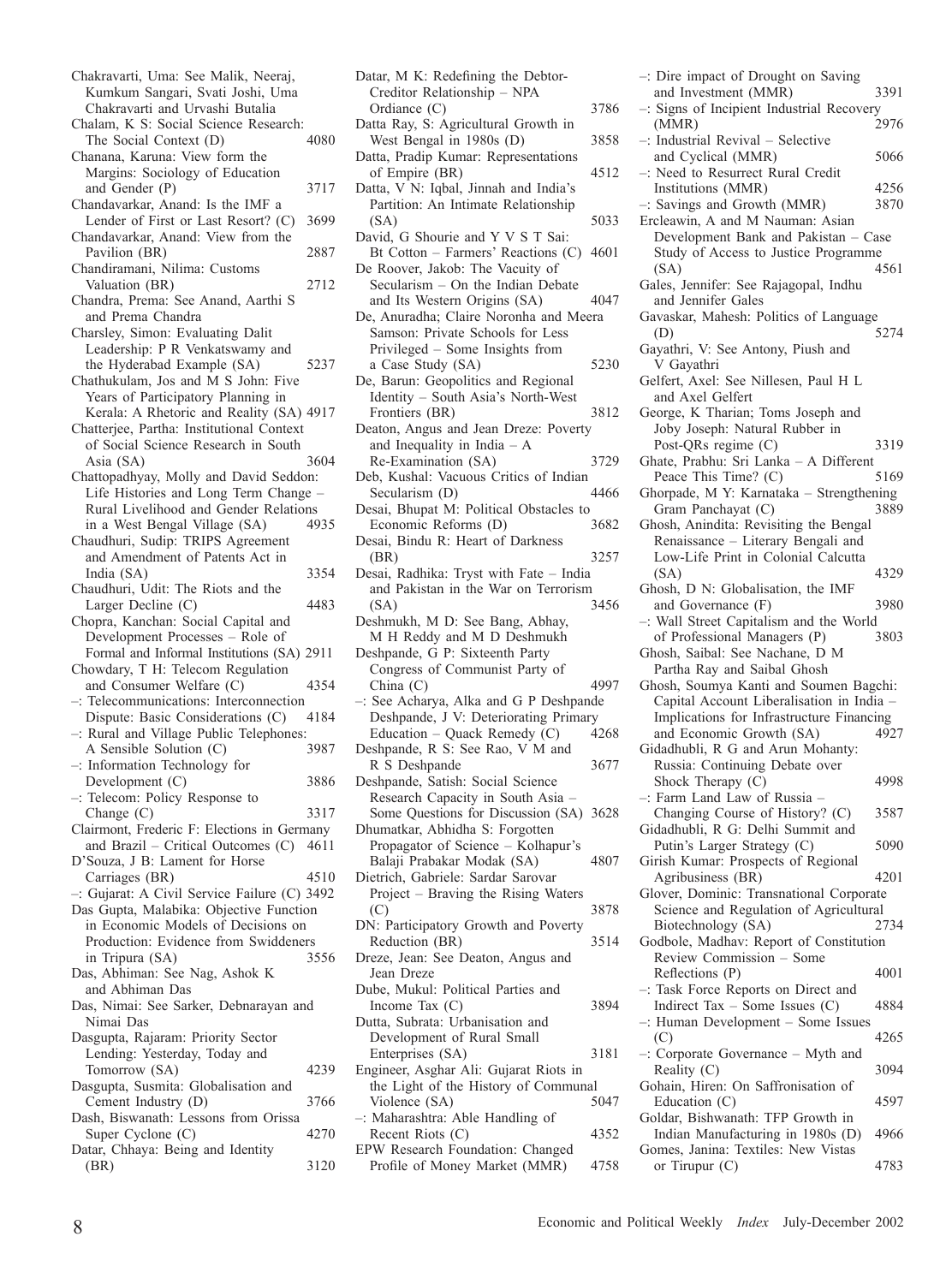| Gooptu, Sharmistha: Celluloid                                       |              |
|---------------------------------------------------------------------|--------------|
| Chronicles (BR)                                                     | 3023         |
| Goyal, Rajan: See Kanagasabapathy, K                                |              |
| and Rajan Goyal                                                     | 3670         |
| GPD: Odyssey of a Poem (F)                                          | 4976         |
| $-$ : Talks Without End? (F)                                        | 4757         |
| -: Lord Ganesha Yet again! (F)                                      | 4263         |
| -: Liberals' Dilemma (F)                                            | 4090         |
| $-$ : Sinister Times $(F)$                                          | 3877         |
| -: Lord Ganesha and His Historical                                  |              |
| Plight $(F)$<br>$-$ : One Splits into Two $(F)$                     | 3483<br>2844 |
| Grare, Frederic: Foreign Policy                                     |              |
| Opinions (SA)                                                       | 4568         |
| Gulati, Mitu and Kim Krawiec:                                       |              |
| Addressing Corporate Crime                                          |              |
| Lessons from Washington (C)                                         | 3329         |
| Gulati, Mitu: See Bratton, William                                  |              |
| and Mitu Gulati                                                     | 2702         |
| Gupta, Aarti: Ensuring Safe Use of                                  |              |
| Biotechnology - Key Challenges                                      |              |
| (SA)                                                                | 2762         |
| Gupta, Indrani: Private Health                                      |              |
| Insurance and Health Costs -                                        |              |
| Results from a Delhi Study (SA)                                     | 2795         |
| Gupta, Shreekant: Dithering on                                      |              |
| Climate Change (C)                                                  | 5073         |
| Guru, Gopal: How Egalitarian Are the                                |              |
| Social Sciences in India? (P)                                       | 5003         |
| Gurumurthi, S: Twelfth Finance                                      |              |
| Commission and State's Debt                                         |              |
| Burden (SA)                                                         | 4135         |
| Hachhethu, Krishna: Social Science                                  |              |
| Research in Nepal (SA)                                              | 3631         |
|                                                                     |              |
| Hajra, Sujan: Deposit Insurance for                                 |              |
| Cooperative Banks - Is There a Road                                 |              |
| Ahead? (SA)                                                         | 4800         |
| Hanstad, Tim; Jennifer Brown and Roy                                |              |
| Prosterman: Larger Homestead Plots as                               |              |
| Land Reform? - International                                        |              |
| Experience and Analysis from                                        |              |
| Karnataka (SA)                                                      | 3053         |
| Harshe, Rajen: Recasting Indo-African                               | 4116         |
| Development Cooperation (P)<br>Hasan, Arif: The Roots of Elite      |              |
| Alienation (SA)                                                     | 4550         |
|                                                                     |              |
| Heath, Anthony: See Sanjay Kumar,<br>Anthony Heath and Oliver Heath |              |
| Heath, Oliver: See Sanjay Kumar,                                    |              |
| Anthony Heath and Oliver Heath                                      |              |
| Heredia, Rudolf C: Interrogating                                    |              |
| Integration - The Counter-Cultural                                  |              |
| Tribal Other (P)                                                    | 5174         |
| Hu, Ruifa: See Hunga, Jikun, Ruifa Hu,                              |              |
| Qinfang Wang; James Keeley and                                      |              |
| Jose Falck Zepeda                                                   | 2756         |
| Hunga, Jikun, Ruifa Hu, Qinfang Wang,                               |              |
| James Keeley and Jose Falck Zepeda:                                 |              |
| Agricultural Biotechnology Development,                             |              |
| Policy and Impact in China (SA)                                     | 2756         |
| Huria, Vinod K: K T Achaya - A                                      |              |
| Tribute $(C)$                                                       | 3884         |
| Isaka, Riho: Gujarati Intellectuals and                             |              |
| History Writing in the Colonial                                     | 4867         |
| Period (SA)                                                         |              |
| Iyer, Ramaswamy R: Linking of                                       |              |
| Rivers - Judicial Activism or Error?<br>(C)                         | 4595         |

| -: Inter-State Water Disputes Act 1956                                  |                |
|-------------------------------------------------------------------------|----------------|
| Difficulties and Solutions (SA)                                         | 2907           |
| Jacobsen, Kurt: US after September 11                                   | $\overline{a}$ |
| Returning to Normal? (C)                                                | 2881           |
| Jain, Pratibha and Sangeeta Sharma:                                     |                |
| Honour, Gender and the Legend of<br>Meera Bai (SA)                      | 4646           |
| Jain, Sudhir Kumar: See Naik,                                           |                |
| Gopal and Sudhir Kumar Jain                                             |                |
| Jalal, Ayesha: A Letter to India -                                      |                |
| In Manto's Spirit (SA)                                                  | 4526           |
| James, K S: See Krishnaji, N and                                        |                |
| K S James                                                               |                |
| -: See Mahendra Dev, S, K S James                                       |                |
| and Binayak Sen                                                         |                |
| Janaiah, Aldas: Hybrid Rice for Indian                                  |                |
| Farmers - Myths and Realities (SA) 4319                                 |                |
| Jeyaranjan, J: See Anandhi, S,<br>J Jeyaranjan and Rajan Krishnan       |                |
| Jha, Dayanatha: Red-Taping Agricultural                                 |                |
| Research (C)                                                            | 4600           |
| Jha, Manish K: Rajasthan - Hunger                                       |                |
| and Starvation Deaths - Call for                                        |                |
| Public Action (C)                                                       | 5159           |
| Jha, Raghbendra and Hari K Nagarjun:                                    |                |
| Noisy Vertical Markets (SA)                                             | 5135           |
| Jha, Shefali: Secularism in the Constituent                             |                |
| Assembly Debates, 1946-1950 (SA)                                        | 3175           |
| Jhaveri, N J: Direct Tax Reform - A                                     |                |
| Critical Evaluation of the Task Force                                   |                |
| Paper $(C)$<br>-: Holding Company for Public Sector                     | 4765           |
| Enterprises (C)                                                         | 3578           |
| Jodhka, Surinder S: National and                                        |                |
| Village - Images of Rural India                                         |                |
| in Gandhi, Nehru and Ambedkar                                           |                |
| (SA)                                                                    | 3343           |
| John, K C: Cashew - Cashing in on                                       |                |
| Exports (C)                                                             | 3324           |
| John, M S: See Chathukulam, Jos                                         |                |
| and M S John                                                            |                |
| Joseph, Joby: See George, K Tharian,<br>Tom Joseph and Joby Joseph      |                |
| Joseph, K J: Neglected Dimensions of                                    |                |
| Industrialisation in Kerala (BR)                                        | 3599           |
| Joseph, Toms: See George, K Tharian,                                    |                |
| Tom Joseph and Joby Joseph                                              |                |
| Joshi, Ashok: See Kothari, Brij                                         |                |
| and Ashok Joshi                                                         |                |
| Joshi, Svati: See Malik, Neeraj, Kumkum                                 |                |
| Sangari, Svati Joshi, Uma Chakravarti                                   |                |
| and Urvashi Butalia                                                     | 4363           |
| Judge, Paramjit S: Punjabis in Canada                                   |                |
| (BR)<br>-: Punjabis in England - The Ad-dharmi                          | 4790           |
| Experience (C)                                                          | 3244           |
| Kalpagam, U: Perspectives for a Grassroots                              |                |
| Feminist Theory (P)                                                     | 4686           |
| Kalra, Sajla: See Singh, Karam and                                      |                |
| Sajla Kalra                                                             |                |
| Kameri-Mbote, Patricia: See Odame,                                      |                |
| Hannington, Patricia Kameri-Mbote                                       |                |
| and David Wafula                                                        |                |
| Kanagasabapathy, K and Rajan Goyal:                                     |                |
| Yield Spread as a Lead Indicator of                                     |                |
| Real Economic Activity - An Empirical<br>Exercise on the Indian Economy |                |
| (SA)                                                                    | 3670           |
|                                                                         |                |

Kanitkar, Tara: See Kapadia-Kundu,

| Nandita and Nandita and Tara Kanitkar                                     |              |
|---------------------------------------------------------------------------|--------------|
| Kapadia, Karin: Understanding Communal<br>Violence (BR)                   | 3921         |
| Kapadia-Kundu, Nandita and Tara                                           |              |
| Kanitkar: Primary Health Care in                                          |              |
| Urban Slums (C)<br>Kardar, Shahid: Perils of a                            | 5086         |
| Self-Servicing Bureaucracy (SA)                                           | 4565         |
| Karnik, Ajit: Direct Tax Reform -                                         |              |
| Merit in Gradualist Approach (C)<br>Kathuria, Vinish and Nisar A Khan:    | 4981         |
| Environmental Compliance versus                                           |              |
| Growth - Lessons from Malaysia's<br>Regulations on Palm Oil Mills (C)     | 3993         |
| Keeley, James: See Hunga, Jikun,                                          |              |
| Ruifa Hu, Quinfang Wang,                                                  |              |
| James Keeley and Jose Falck Zepeda<br>Kelegama, Saman: Sri Lankan Economy |              |
| of War and Peace (C)                                                      | 4678         |
| Khan, Mahmood Hasan: Paradox of                                           |              |
| Development (BR)<br>Khan, Nisar A: See Kathuria, Vinish                   | 3600         |
| and Nisar A Khan                                                          |              |
| Khan, Shahrukh Rafi: IMF Conditions<br>Stunt Growth (SA)                  | 4541         |
| Khare, Santosh Kumar: Truth about                                         |              |
| Language in India (C)                                                     | 4993         |
| Khatkhate, Deena: Turning the Light<br>Inward - Evaluation of IMF (SA)    | 4627         |
| Khilnani, Sunil: Nehru's Faith (SA)                                       | 4793         |
| Kothari, Brij and Ashok Joshi:                                            |              |
| Benchmarking Early Literacy Skills<br>Developing a Tool (C)               | 3497         |
| Kothari, Rajni: Culture of Communalism                                    |              |
| in Gujarat (SA)<br>Kothari, Rita: A Germ of an Idea (BR)                  | 4823<br>3431 |
| Krawiec, Kim: See Gulati, Mitu and                                        |              |
| Kim Krawiec                                                               | 3329         |
| Krishnaji, N and K S James: Gender<br>Differentials in Adult Mortality -  |              |
| With Notes on Rural-Urban                                                 |              |
| Contrasts (SA)<br>Krishnakumar, S: Keynesian Policy in                    | 4633         |
| a Borderless World (D)                                                    | 4746         |
| Krishnamurthy, K: Macroeconometric                                        |              |
| Models for India (SA)<br>Krishnan, Rajan: See Anandhi, S,                 | 4295         |
| J Jeyaranjan and Rajan Krishnan                                           |              |
| Krishnaraj, Maithreyi: Growth and                                         |              |
| Rural Poverty (BR)<br>Kulkarni, Manu N: Bt Cotton on                      | 3924         |
| Karnataka (D)                                                             | 3767         |
| Kumar, Anuradha: Struggle to Save                                         |              |
| Nagpur's Water Bodies (C)<br>-: Water Supply Schemes in Vidarbha          | 4987         |
| (C)                                                                       | 4603         |
| Kumar, Ashutosh: Prefiguring Post-<br>colonial Democracies (BR)           | 4623         |
| Kumar Das: Social Mobilisation for                                        |              |
| Rehabilitation - Relief Work                                              |              |
| in Cyclone-Affected Orissa (P)<br>Kumar, Girish: Prospects of Regional    | 4784         |
| Agribusiness (BR)                                                         | 4201         |
| Kumar, Krishna: Opening a Window,                                         |              |
| Just (BR)<br>-: Winning Values: Secular Education                         | 3119         |
| Redefined (C)                                                             | 5152         |
| Kumar, Pushpesh: Understanding Gender                                     |              |

and Kinship (BR) 4043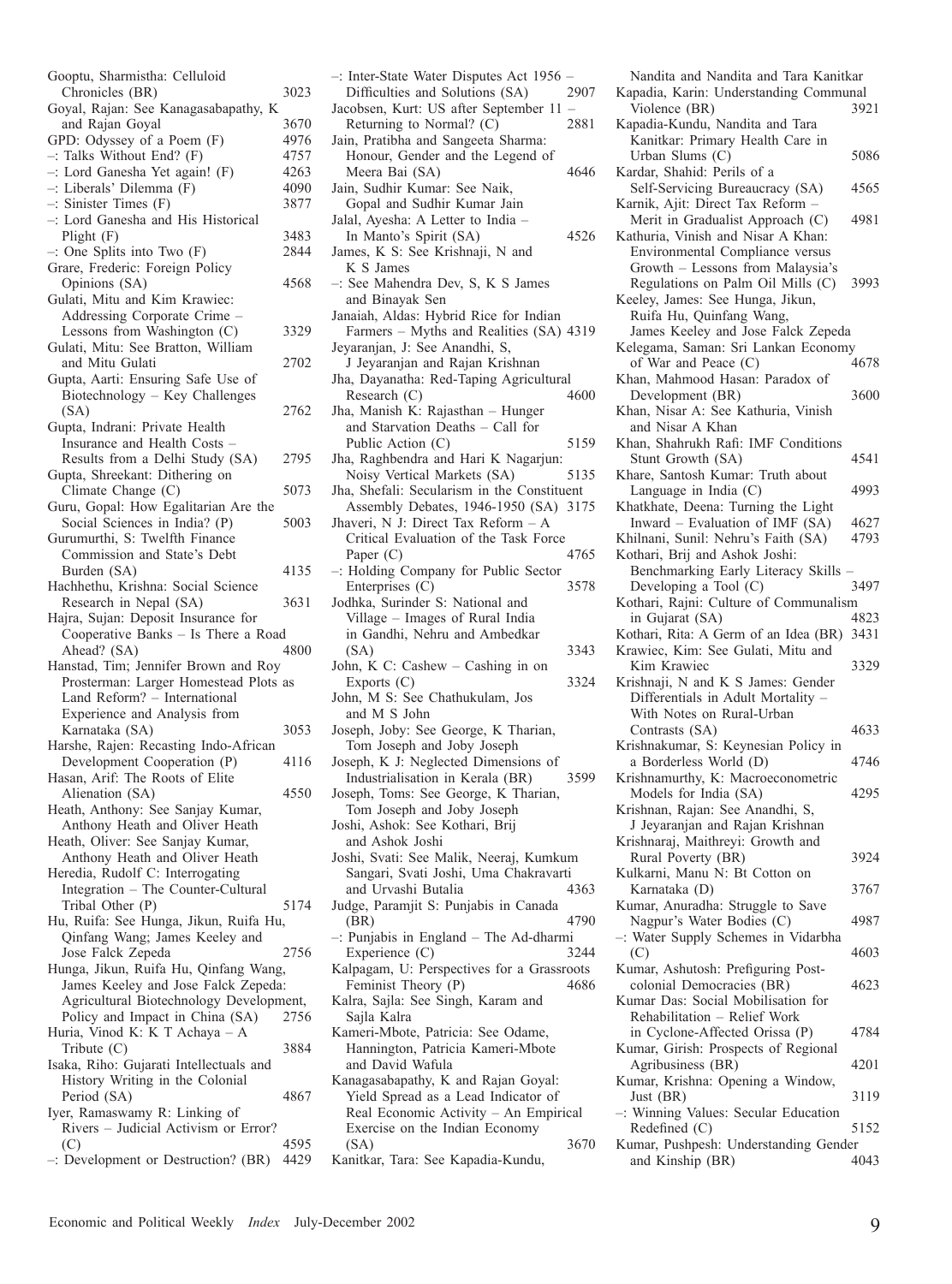- Kumar, Rachel: Gender in Reproductive<br>and Child Health Policy (SA) 3369 and Child Health Policy (SA) Kumar, Rama Sampath: Aral Sea – Environmental Tragedy in Central Asia  $(C)$  3797 –: Impact of US-led War on Terrorism (C) 3414 Kumaresan, P: Quality Silk Production – Some Economic Issues (SA) 4019 Kundu, Amitabh; Basanta K Pradhan and A Subramanian: Dichotomy or Continuum – Analysis of Impact of Urban Centres on Their Periphery (SA) 5039 Kurosaki, Takashi: Agriculture in India and Pakistan, 1900-95 – A Further Note (SA) 3149 Lahiri-Dutt, Kuntala: Of Surviving Change (BR) 3722 Lalitha, N: Indian Pharmaceutical Industry in WTO Regime – A SWOT<br>Analysis (SA) 3542 Analysis (SA) –: Drug Policy 2002 – Prescription for Symptoms (C) 3102 Lieten, G K: Child Labour in India – Disentangling Essence and Solutions (SA) 5190 Lifschultz, Lawrence: Death in Kashmir –<br>Perils of Self-Determination (C) 3225 Perils of Self-Determination (C) Lobo, Lancy: Adivasis, Hindutva and Post-Godhra Riots in Gujarat (SA) 4844 Madan, T N: Pluralism vs Universalism (BR) 4196 Mahadevia, Darshini: Communal Space over Life Space – Saga of Increasing<br>Vulnerability in Ahmedabad (SA) – 4850 Vulnerability in Ahmedabad (SA) Mahajan, Vinay: See Bharwada, Charul and Vinay Mahajan Mahanty, Sanghamitra: NGOs, Agencies and Donors in Participatory Conservation – Tales from Nagarahole (SA) 3757 Mahendra Dev, S; K S James and Binayak Sen: Causes of Fertility Decline in India and Bangladesh – Role of Community (SA) 4447 Mahi Pal: Haryana: Self-Employment Programme – a Stocktaking (C) 5157 –: Empowerment at Grass Roots (BR) 3923 Majumdar, Boria: The Vernacular in Sports History (SA) 3069 Majumdar, N A: Rural Development – New Perceptions (C) 3983 Majumdar, Rochona: The Widow in the<br>Novel (BR) 5013 Novel  $(RR)$ Malik, Neeraj; Kumkum Sangari; Svati Joshi; Uma Chakravarti and Urvashi Butalia: Remembering Sudesh Vaid (C) 4363 Mallik, B: See Bandyopadhyay, J 4108 Mari Bhat, P.N: On the trail of missing<br>Indian females (SA) 5105 Indian females  $(SA)$ Mathew, P M: Urban Unemployment in Kerala – Some Questions (D) 5143 Mathirajan, M: See Bala Subrahmanya, M H, M Mathirajan and P Balachandra Mattoo, Aaditya and A Subramanian: Jagdish Bhagwati and India's Trade Strategy Today (BR) 5010
- Mehmood, Faraaz and Gulrez Aazem: Shilpgram in Udaipur – Organising Crafts People (C) 4278 Menon, Nivedita: Surviving Gujarat 2002 (C) 2676 Mishra, Pramod K: Maps and Disaster Management (C) 4676 Misra, Udayon: Assam: Roll-Call of the Dead (C) 3781 Mitra, Nita: Public-Private Partnership in Local Self-Governance – Managing Market Garbage in Falpatti, Kolkata (C) 4777 Mohanty, Arun: See Gidadhubli, R G and Arun Mohanty Mohapatra, K M and Kavita Srivastava: Leather Goods Industry in Kanpur – Casteism, Religion and Business Interlinkings (SA) 4029 Mubarak Ali: History, Ideology and Curriculum (SA) 4530 Muhammad, Anu: Closure of Adamjee Jute Mills – Ominous Sign (C) 3895 Mukherjee, Neela: Measuring Social Capital – Forest Protection Committees in West Bengal  $(C)$ Mukhopadhyay, Sukumar: Task Force Report on Indirect Taxes – A Critique (C) 4590<br>Customs Tariff Reform (C) 4487  $-$ : Customs Tariff Reform  $(C)$ –: Globalisation and Indian Services Sector (C)  $4097$ <br>Value Added Tax (C)  $3700$  $-$ : Value Added Tax  $(C)$ Murugakani, S: See Balasubramanian, K, P Tamizoli and S Murugakani N H: Turning the Indifferent to Anger (C) 4781 Nachane, D M; Partha Ray and Saibal Ghosh: Does Monetary Policy Have Differential State-Level Effects? An Empirical Evaluation (SA) 4723 Nag, Ashok K and Abhiman Das: Credit Growth and Response to Capital Requirements (SA) 3361 Nag, Sajal and H Srikanth: Persisting Questions (BR) 3338 Nagarjun, Hari K: See Jha, Raghbendra and Hari K Nagarjun Naik, Gopal and Sudhir Kumar Jain: Indian Agricultural Commodity Futures Markets: A Performance Survey (SA) 3161 Nair, M K B: Revisiting the Freedom Struggle (BR) 5015 Nair, M K Sukumaran: Social Science Research in Universities (D) 4079 Narang, A S: Ethnic Conflicts and Minority Rights (C) 2696 Nath, Pradosh and P R Bose: Leveraging Liberalisation – The Case of Indian Cement Industry (SA) 3199 Nauman, M: See Ercleawin, A 4561 Naveen, T K: Cadaverising Indian Railways – Implications of Zonal Reorganisation (C) 3790 Navlakha, Gautam: Security Policy – Enemy of Democracy (P) 3420 Nayar, K R: Ordering the Doctors – New Code of Ethics (C) 2686 Neyazi, Taberez Ahmed: Madrasa Education (D) 3967

Nillesen, Paul H L and Axel Gelfert: Perception and Prejudice – Uncertainty<br>and Investment in Gender (SA) 4382 and Investment in Gender (SA) Noorani, A G: Human Rights Literacy (BR) 4621 –: Demise of Islamism? (BR)  $3022$ <br>–: Excesses of the Intellect (BR)  $4123$  $-$ : Excesses of the Intellect (BR) –: Cheating parliament (CL) 3312 Noronha, Claire: See De, Anuradha, Claire Noronha and Meera Samson Odame, Hannington: Smallholder Access to Biotechnology – Case of Rhizobium Inocula in Kenya (SA) 2748 Odame, Hannington; Patricia Kameri-Mbote and David Wafula: Innovation and Policy Process – Case of Transgenic<br>Sweet Potato in Kenya (SA) 2770 Sweet Potato in Kenya (SA) Oinam, Bhagat: Assembly Election – Manifestation of Growing Crisis (C) 2683 Padmanabhan, V T: Radioactive Minerals and Private Sector Mining (C) 4365 Pai, Sudha: Politics of Language – Urdu in Uttar Pradesh (P) 2705 Palshikar, Suhas: India and China – Comparative Perspectives (BR) 5099 Pandian, M S S: Social Sciences in South India – A Survey  $(SA)$  3613 Pandya, Vishvajit: Jarwas of Andaman Islands – Their Social and Historical Reconstruction (SA) Panini, M N: Understanding Social Processes and Institutions (BR) 4913 Pankaj, Ashok: Assessing Indian Democracy (BR) 4197 Parmar, Chandrika: See Visvanathan, Shiv and Chandrika Parmar 2714 Patel, Alaknanda: Gujarat Violence – A Personal Diary (C) Patel, Girish: Narendra Modi's One-day<br>Cricket – What and Why? (SA) 4826  $Cricket - What and Why? (SA)$ Patel, Sujata: International Collaboration in Social Science Research – Lessons of IDPAD (SA) 3749 Pati, Biswamoy: The Past in the Present (BR) 4431 Patibandla, Murali: Foreign Direct Investment in China (BR) 4694 Patil, A S: See Satyasai, K J S and A S Patil Perveen, S: See Bandyopadhyay, J, B Mallik and S Perveen Petrans, James: 9/11 – One Year of Empire-Building (P) 3504 Phadke, Anant: Hepatitis-B Vaccine in National Programme – Some Issues  $(C)$  5167 Pimbert, Michel P and Tom Wakeford: Prajateerpu – Food and Farming Futures for Andhra Pradesh. A Citizens' Jury/Scenario Workshop (SA) 2778 Pinto, Ambrose: Caste Discrimination and UN (C) 3988 Pradhan, Basanta K: See Kundu, Amitabh, Basanta K Pradhan and A Subramanian Prakash, B A: Urban Unemployment in Kerala – The Case of Kochoi City (SA) 4073 Prakash, K P: International Criminal Court  $- A$  Review (C) 4113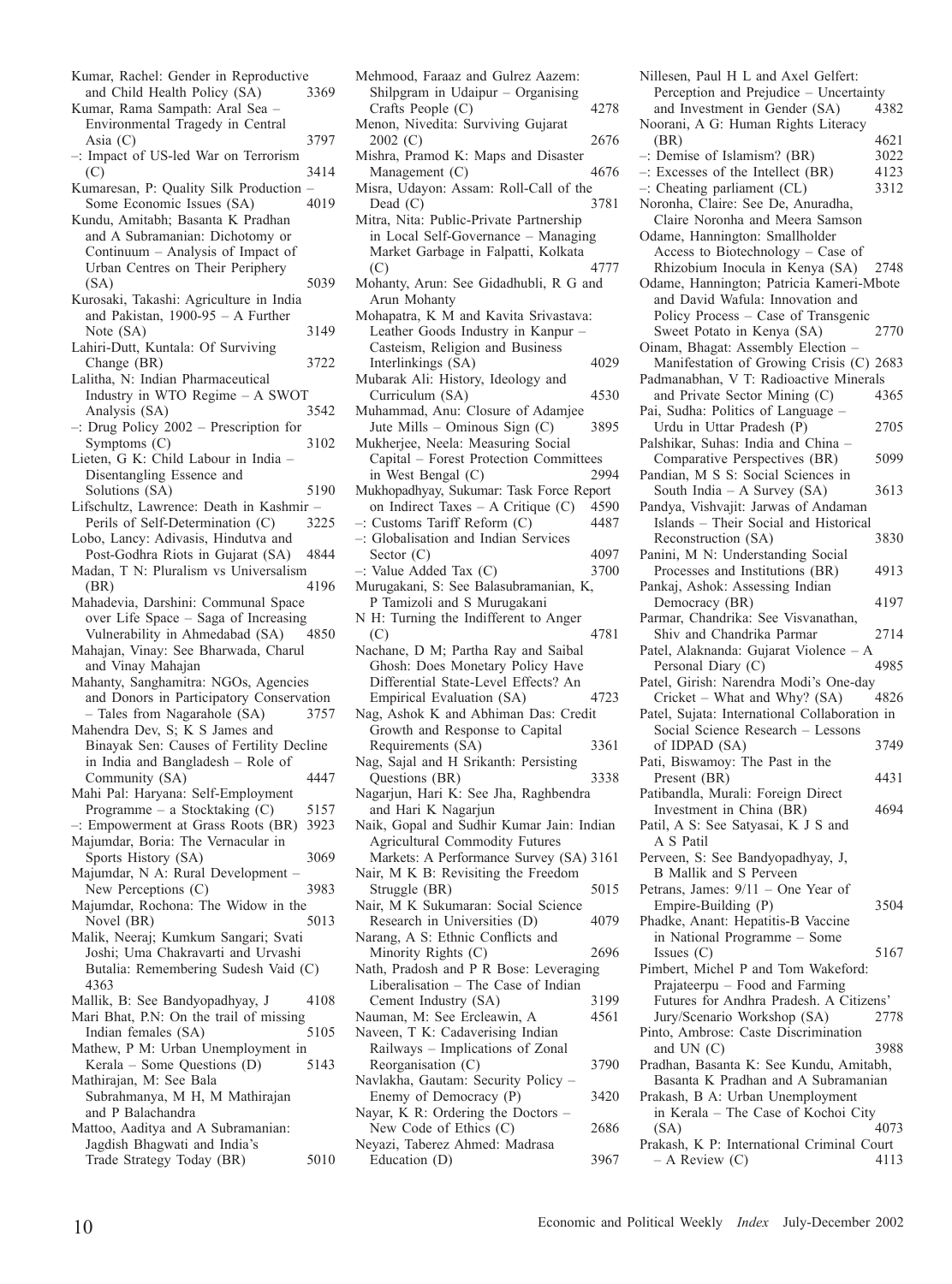| Premchand, A: Central Banking and<br>Public Policy Making (BR)                  | 4041 |
|---------------------------------------------------------------------------------|------|
| Prosterman, Roy: See Hanstad, Tim                                               |      |
| Jennifer Brown and Roy Prosterman                                               |      |
| Puri, Bharti: Deconstructing the Dalai                                          |      |
| Lama on Tibet (C)<br>Radhakrishnan, P: Lawyers' Agitation                       | 3500 |
| in Tamil Nadu (C)                                                               | 4990 |
| $-$ : Ayodhya Issue and Freedom of                                              |      |
| Expression $(C)$                                                                | 4099 |
| -: Vanniyar Separatism (C)                                                      | 3315 |
| Rahman, Tariq: Language, Power and<br>Ideology (SA)                             | 4556 |
| Rai, Sheela: Social and Conceptual                                              |      |
| Background to the Policy of                                                     |      |
| Reservation (SA)                                                                | 4309 |
| Raipuria, Kalyan: Fair Price for                                                |      |
| Commodities - Scope of Price                                                    |      |
| Stabilisation Fund (C)<br>$-$ : ASEAN and SAARC $-$ Select                      | 5155 |
| Futuristic Scenarios (C)                                                        | 3581 |
| Raja Chelliah, J: Task Force                                                    |      |
| Recommendations on Direct Taxes (C) 4977                                        |      |
| Rajagopal, Indhu and Jennifer Gales:                                            |      |
| It's the Image that Is Imperfect (P)                                            | 3333 |
| Rajan, Nalini: John Rawls, 1921-2002<br>(C)                                     | 4894 |
| Rajan, Ramkishan: Trade Liberalisation                                          |      |
| and Poverty – Revisiting the Age-Old                                            |      |
| Debate (SA)                                                                     | 4941 |
| -: International Financial Liberalisation                                       |      |
| Lessons from Recent Experience (P) 3017<br>-: Trade and Monetary Regionalism    |      |
| (C)                                                                             | 4493 |
| Rajasekhar, D: Economic Programmes                                              |      |
| and Poverty Reduction - NGO                                                     |      |
| Experiences from Tamil Nadu (SA)                                                | 3063 |
| Rajasekhar, D and G Sreedhar: Changing<br>Face of Beedi Industry $- A$ Study in |      |
| Karnataka (SA)                                                                  | 4023 |
| Rajendran, S: Karnataka - Coconut                                               |      |
| Economy and Neera Tapping (C)                                                   | 4361 |
| Rajesh, R: National Curriculum                                                  |      |
| Framework and Its Values (C)                                                    | 4273 |
| Rajput, J S: Brain Drain and Education<br>Systems $(C)$                         | 3404 |
| Rajwade, A V: Fifty Five Years of a                                             |      |
| Feudal Democracy (C)                                                            | 3398 |
| $-$ : A Civil Servant Remembers (BR)                                            | 3255 |
| Rakshit, Nirmalendu Bikash: Utility of                                          |      |
| the Rajya Sabha (C)<br>Ram Mohan, T T: Why Big Sell-Offs                        | 3495 |
| Irk Politicians (C)                                                             | 4183 |
| Raman, K Ravi: See Rammohan, K T,                                               |      |
| K Ravi Raman and Salim Balakrishnan                                             |      |
| Rammohan, K T, K Ravi Raman and Salim                                           |      |
| Balakrishnan: Historiography in<br>Post-Colonial Garb (D)                       | 3471 |
| Ramnath, Madhu: Meghalaya - Impact                                              |      |
| of Ban on Timber Felling (C)                                                    | 4774 |
| Rane, Wishvas: Prices of Prescription                                           |      |
| Drugs - Marginal Rise in Cardiovascular                                         |      |
| Products $(C)$<br>Rao, M Govinda: State Finances in                             | 3402 |
| India – Issues and Challenges (SA)                                              | 3261 |
| Rao, Niranjan G: Traders of Medieval                                            |      |
| Orient (BR)                                                                     | 4121 |
|                                                                                 |      |
| Rao, S Srinivasa: Dalits in Education<br>and Workforce (C)                      | 2998 |

| Rao, S L: The Political Economy of                                                                    |      |
|-------------------------------------------------------------------------------------------------------|------|
| Power (SA)<br>Rao, Suba K G K: Estimations                                                            | 3433 |
| of Sistrict Incomes and Poverty (D)<br>Rao, V M and R S Deshpande: Food                               | 2926 |
| Security in Drought-Prone Areas - A<br>Study in Karnataka (SA)<br>Ravallion, Martin: Have We Already  | 3677 |
| Met the Millennium Development                                                                        | 4638 |
| Goal for Poverty? (SA)<br>Ravi Kumar, T and Murali Dhar Vemuri:<br>Centre-State Transfer of Resources |      |
| The Population Factor (C)<br>Ray, Alok: The Chinese Economic                                          | 3406 |
| Miracle - Lessons to be Learnt (SA) 3835<br>Ray, Partha: See Nachane, D M,                            |      |
| Partha Ray and Saibal Ghosh                                                                           |      |
| Ray, Ranjan: Simultaneous Analysis of<br>Child Labour and Child Schooling -                           |      |
| Comparative Evidence from Nepal<br>and Pakistan (SA)                                                  | 5215 |
| Ray, Sankar: Faulty Farm Database of                                                                  |      |
| West Bengal (D)<br>Reddy, Amulya: In Support of a People's                                            | 5275 |
| Plan for Power Sector Reform (D)                                                                      | 4578 |
| Reddy, B Sudhakara and P Balachandra: A                                                               |      |
| Sustainable Energy Strategy for<br>India Revisited (SA)                                               | 5264 |
| Reddy, M H: See Bang, Abhay,                                                                          |      |
| M H Reddy and M D Deshmukh<br>Reddy, V Ratna: Water Security and                                      |      |
| Management - Lessons from South                                                                       |      |
| Africa $(C)$<br>Reza, Ali: Underestimating Urbanisation                                               | 2878 |
| (SA)                                                                                                  | 4554 |
| Rohini, S: Whither Subaltern Studies?<br>(D)                                                          | 3076 |
| Roover, Jakob De: Secularism and                                                                      |      |
| Absence of Theory (D)<br>Rosel, Jakob: Discourse and Practice                                         | 5142 |
| of Singhalese Nationalism - Role of                                                                   |      |
| Local Knowledge and Decentrali-                                                                       |      |
| sation $(P)$<br>-: Eastern Extension of European                                                      | 3111 |
| Union - Restraint or Chance for                                                                       |      |
| Muslim World? (P)<br>Roy, A K: Voice of the Unorganised                                               | 4374 |
| Sector - Worker's Rally in Tamil                                                                      |      |
| Nadu (C)<br>Roy, Dunu: The Season of Unreason                                                         | 4105 |
| (C)                                                                                                   | 3586 |
| $-$ : A Supporting Chance for Wildlife                                                                | 4915 |
| (BR)<br>Roy, Indrajit: Community, Organisation                                                        |      |
| and Representation - Implications for                                                                 |      |
| Development (P)<br>Roy, Kumkum: National Textbooks for                                                | 3591 |
| Future? $(C)$                                                                                         | 5083 |
| Roy, Tirthankar: Famines and State-<br>making in Colonial India (BR)                                  | 3429 |
| Sagar, Ambuj: India's Energy R and D<br>Landscape – A Critical Assessment                             |      |
| (SA)                                                                                                  | 3925 |
| Sahadevan, K.G: Sagging Agricultural                                                                  |      |
| Commodity Exchanges - Growth                                                                          |      |
| Constraints and Revival Policy<br>Options (SA)                                                        | 3153 |
| Sai, Y V S T: See David, G Shourie<br>and Y V S T Sai                                                 |      |
|                                                                                                       |      |

Sailesh Mohan: See Andrews, Sonia and Sailesh Mohan Saksena, K D: Dynamics of the Textile<br>Industry (D) 3470 Industry  $(D)$ Samson, Meera: See De, Anuradha, Claire Noronha and Meera Samson Sangari, Kumkum: See Malik, Neeraj, Kumkum Sangari, Savati Joshi, Uma Chakravarti and Urvashi Butalia Sanjay Kumar; Anthony Heath and Oliver Heath: Determinants of Social<br>Mobility in India (C) 2983 Mobility in India  $(C)$ –: Changing Patterns of Social Mobility: Some Trends over Time (C) –: Creating of New States – Rationale and Implications (C) 3705 –: Reforming Indian Electoral Process  $(C)$  3489 Sankar, T L: Towards a People's Plan for Power Sector Reform (SA) 4143 Sarangi, Deba Ranjan: Surviving against Odds – Case of Kashipur (C) 3239 Saravanan, Velayutham: Women's Employment and Reduction of Child Labour – Beedi Workers in Rural Tamil Nadu (SA) 5205 Sarkar, Tanika: Semiotics of Terror (C) 2872 Sarker, Debnarayan and Nimai Das: Women's Participation in Forestry – Some Theoretical Issue (SA) 4407 Sarma, J V M: See Vithal, B P R and JV M Sarma Sathe, Dhanmanjiri: Industrial Slowdown<br>and Small-Scale Industry (C) 2990 and Small-Scale Industry  $(C)$ Satyasai, K J S and A S Patil: Revitalising Rural Credit System – Views of Expert Committee (C) 3235 Sau, Ranjit: Crash of Civilisations – Let Billion Voices Rise (P) 3251 Saxena, Monika: Probing the Past (BR) 3517 Scoones, Ian: Biotech Science, Biotech Business – Current Challenges and Future Prospects (SA) 2725 Seddon, David: See Chattopadhyay, Molly, David Seddon Seethi, K M: Kerala Kidney Trade – Ambigiuous Response of Medical Community (C) 4896 Selden, Mark: Terrorism Before and After 9/11 (C) 3795 Sen, Arup Kumar: Mode of Labour Control in Colonial India (SA) 3956 Sen, Binayak: See Mahendra Dev, S, K S James and Binayak Sen 4447 Sen, Joydeep: Banking on Universality<br>
(C) 4770 (C) 4770 Sengupta, Ramprasad: Human Well-Being and Sustainable Development (BR) 4289 Seth, S P: China – Stability versus Stagnation (C) 4371 Shah, Anil S: Women, Water, Irrigation – Respecting Women's Priorities (SA) 4413 Shah, Ghanshyam: Contestation and Negotiations – Hindutva Sentiments and Temporal Interest in Gujarat Elections (SA) 4838